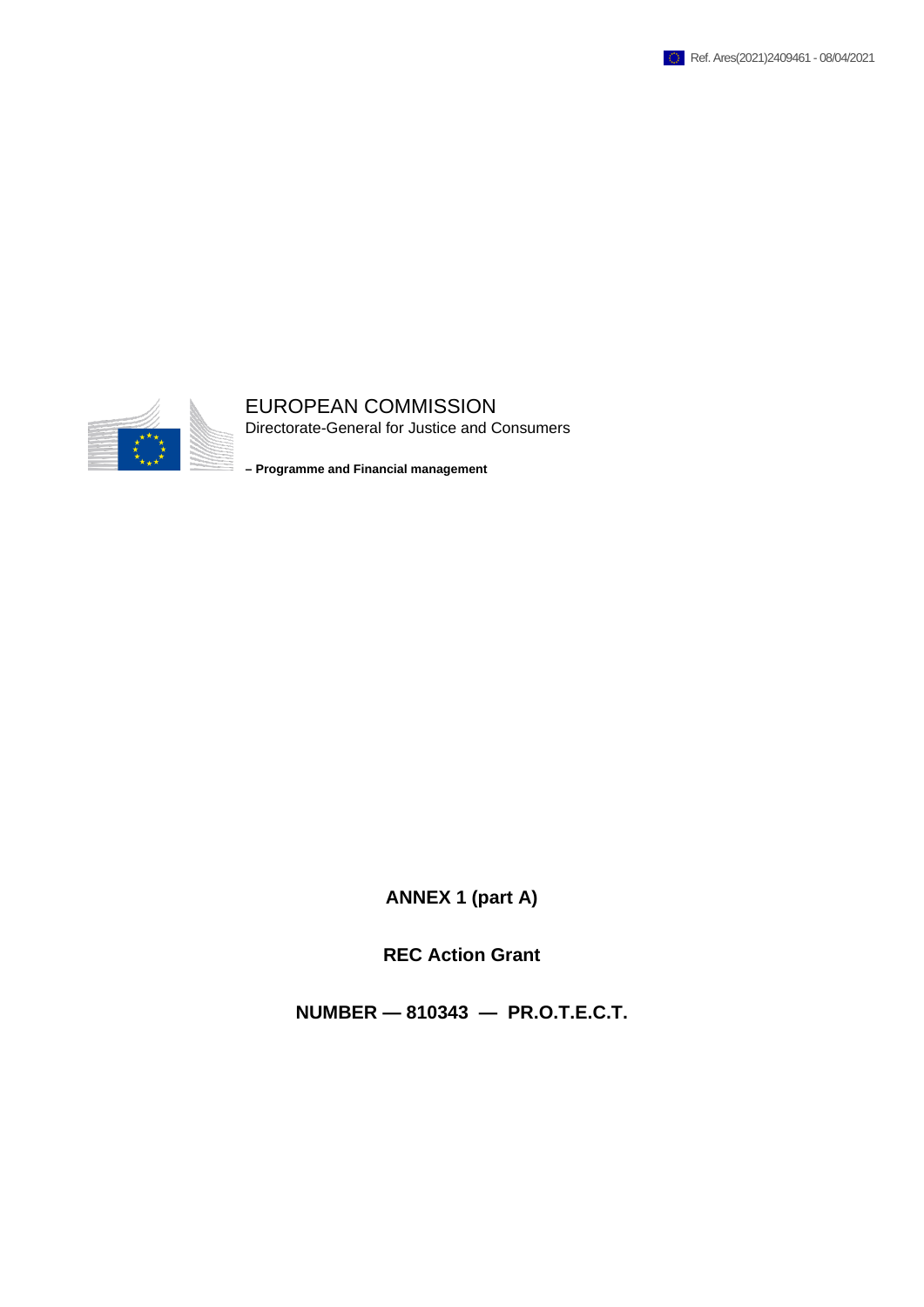# **Table of Contents**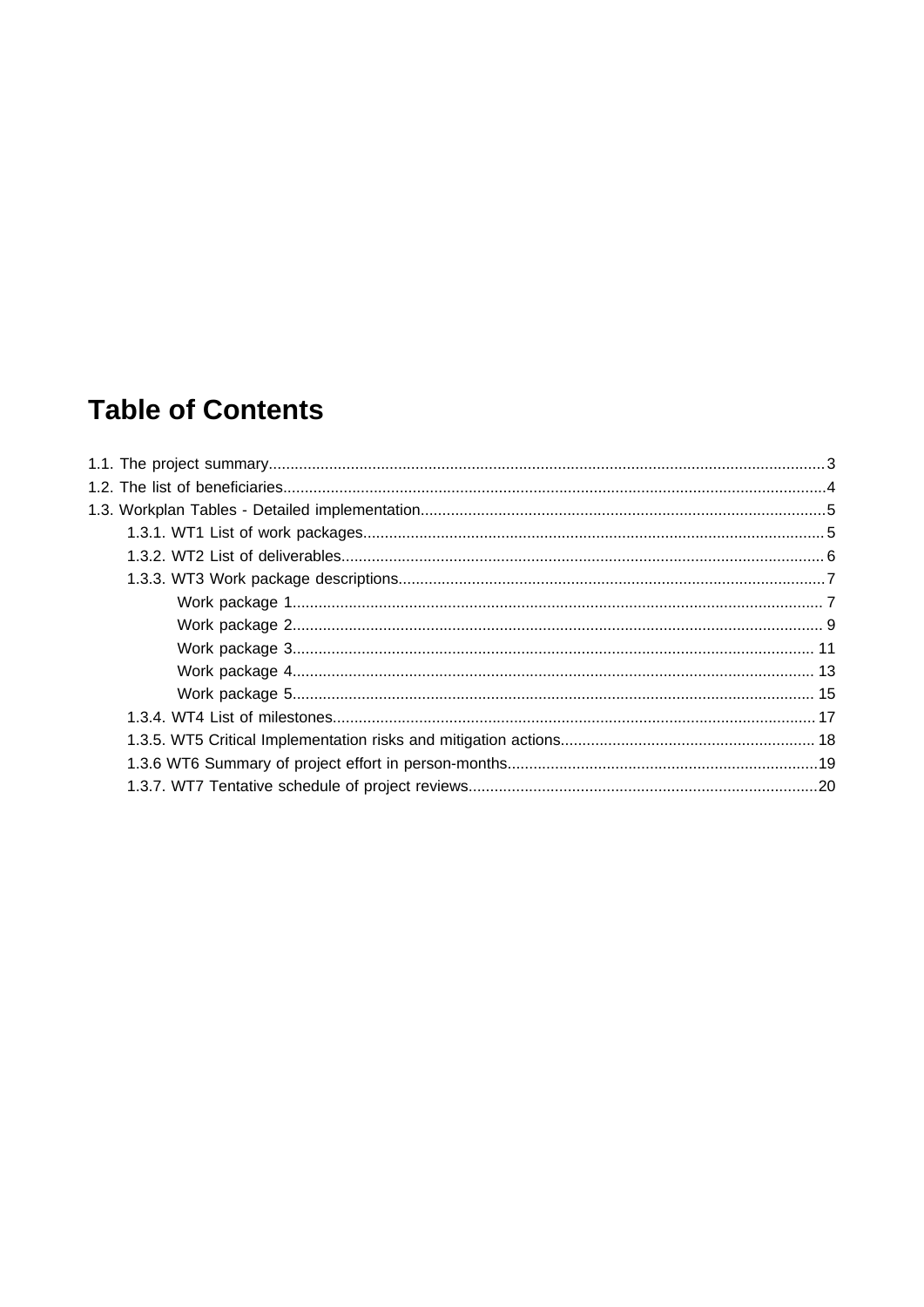# **1.1. The project summary**

| Project Number <sup>1</sup>                                                                                                                                            | 810343                                                                                         | Project Acronym <sup>2</sup>                                     | PR.O.T.E.C.T. |  |  |  |
|------------------------------------------------------------------------------------------------------------------------------------------------------------------------|------------------------------------------------------------------------------------------------|------------------------------------------------------------------|---------------|--|--|--|
| One form per project                                                                                                                                                   |                                                                                                |                                                                  |               |  |  |  |
|                                                                                                                                                                        |                                                                                                | General information                                              |               |  |  |  |
| PR.O.T.E.C.T. – PreventiOn, assessment and Treatment of sex offenders. A network to<br>Project title $3$<br>ExChange good practices and develop innovaTion at EU level |                                                                                                |                                                                  |               |  |  |  |
| Starting date <sup>4</sup>                                                                                                                                             |                                                                                                | The first day of the month after the signature by the Commission |               |  |  |  |
| Duration in months <sup>5</sup>                                                                                                                                        | 33                                                                                             |                                                                  |               |  |  |  |
| Call (part) identifier $6$                                                                                                                                             |                                                                                                | REC-RDAP-GBV-AG-2017                                             |               |  |  |  |
| Topic                                                                                                                                                                  | REC-RDAP-GBV-AG-2017<br>Prevent and combat gender-based violence and violence against children |                                                                  |               |  |  |  |
| Fixed EC Keywords                                                                                                                                                      |                                                                                                | Treatment of perpetrators                                        |               |  |  |  |
| Free keywords                                                                                                                                                          | Sex Offenders; Prevention; Training courses; Experimental international Protocol               |                                                                  |               |  |  |  |
| Abstract <sup>7</sup>                                                                                                                                                  |                                                                                                |                                                                  |               |  |  |  |

The "PR.O.T.E.C.T. – PreventiOn, assessment and Treatment of sex offenders. A network to ExChange good practices and develop innovaTion at EU level" project is leaded by the Italian Society for Prison Health and Medicine, in partnership with the Italian Ministry of Justice, Sapienza University, Braga University and Healthy City NGO (Croatia). The project addresses Priority 4 of the call.

PROTECT is aimed at:

- preventing reoffending through the development of a perpetrator international treatment protocol, born from the share of international approaches among partners, to create experimental OFUs (Operational Functional Units), focused on rehabilitative justice that will be tested in prisons.

- creating two 20-hours training courses for penitentiary professionals shaped around the "behavioural" approach and focused on the protocol, to carry on in the selected prisons and spread online, with the aim of reducing stigma and prejudice towards the sex offenders, increasing awareness and consciousness, spread the use of the protocol. The Protocol and the training course will be the project tangible outputs.

Targets will thus be:

- 100 Perpetrators of sex crimes in the selected prisons, on which the protocol will be tested;

- 120 penitentiary staff in the selected prisons;

The following activities will be organized:

1. Seminars in each participating country to explore local contexts and gather data on epidemiology, perpetrator profiles, existing programs to map the current situation in Europe and share good practices

2. Develop the experimental protocol for SO treatment

3. Experiment of the international protocol in the selected prisons

4. Introduce two 20-hours training courses.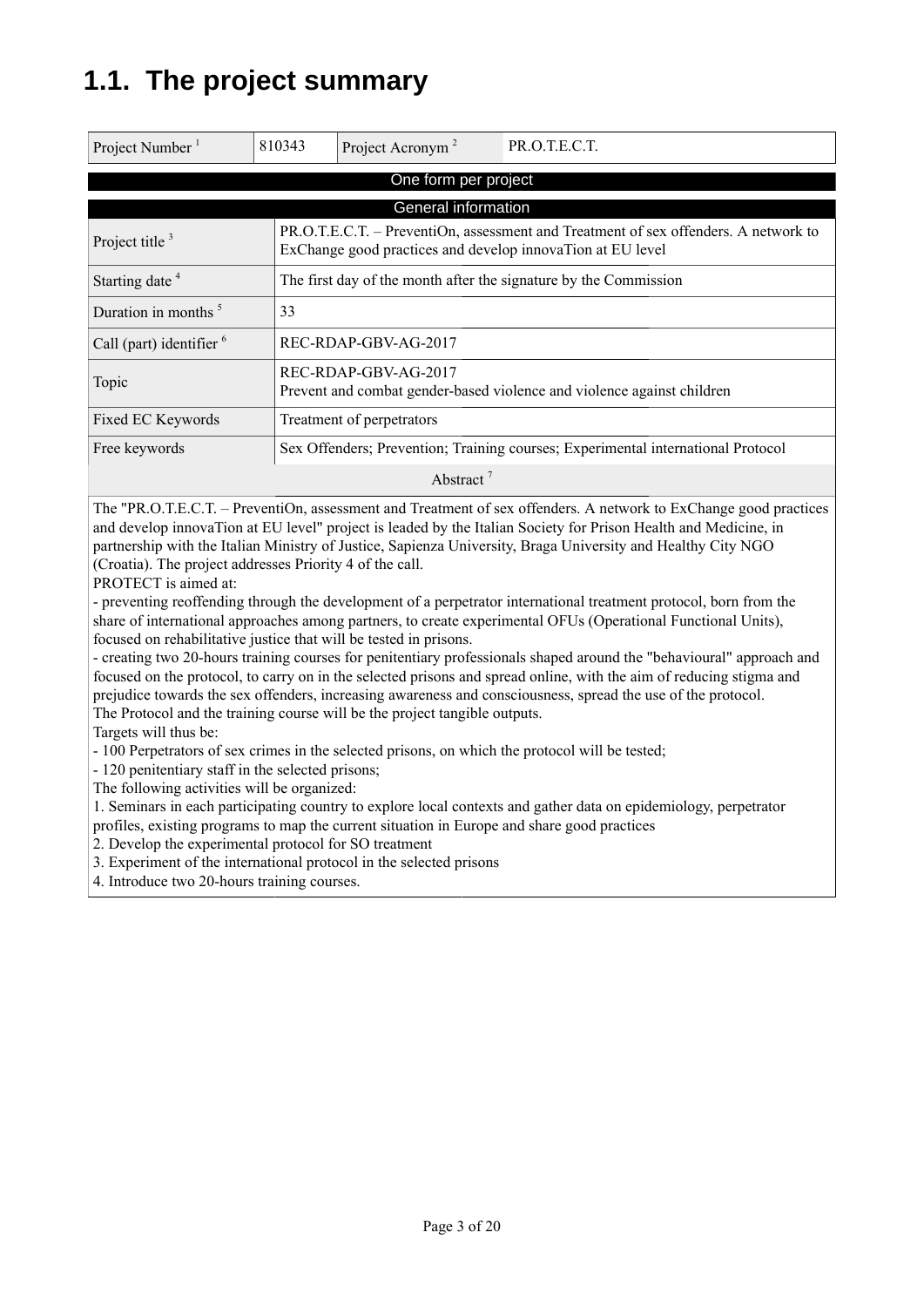# **1.2. List of Beneficiaries**

|                | Project Number <sup>1</sup> | 810343                                                       | Project Acronym <sup>2</sup>                                   | PR.O.T.E.C.T. |                                    |                      |
|----------------|-----------------------------|--------------------------------------------------------------|----------------------------------------------------------------|---------------|------------------------------------|----------------------|
|                |                             |                                                              | <b>List of Beneficiaries</b>                                   |               |                                    |                      |
| N <sub>0</sub> | <b>Name</b>                 |                                                              | <b>Short name</b>                                              | Country       | Project<br>entry date <sup>8</sup> | Project exit<br>date |
| 1              | <b>ASSOCIAZIONE</b>         | SOCIETA ITALIANA DI MEDICINA<br>E SANITA PENITENZIARIA ONLUS | <b>SIMSPe ONLUS</b>                                            | Italy         |                                    |                      |
| $\mathfrak{D}$ |                             | MINISTERO DELLA GIUSTIZIA                                    | <b>MINISTERO DELLA</b><br><b>GIUSTIZIA</b>                     | Italy         |                                    |                      |
| 3              | UNIVERSIDADE DO MINHO       |                                                              | <b>UMINHO</b>                                                  | Portugal      |                                    |                      |
| 4              | <b>ZDRAVI GRAD</b>          |                                                              | <b>ZDRAVI GRAD</b>                                             | Croatia       |                                    |                      |
| 5              | ROMA LA SAPIENZA            | UNIVERSITA DEGLI STUDI DI                                    | UNIVERSITA DEGLI<br><b>STUDI DI ROMA LA</b><br><b>SAPIENZA</b> | Italy         |                                    |                      |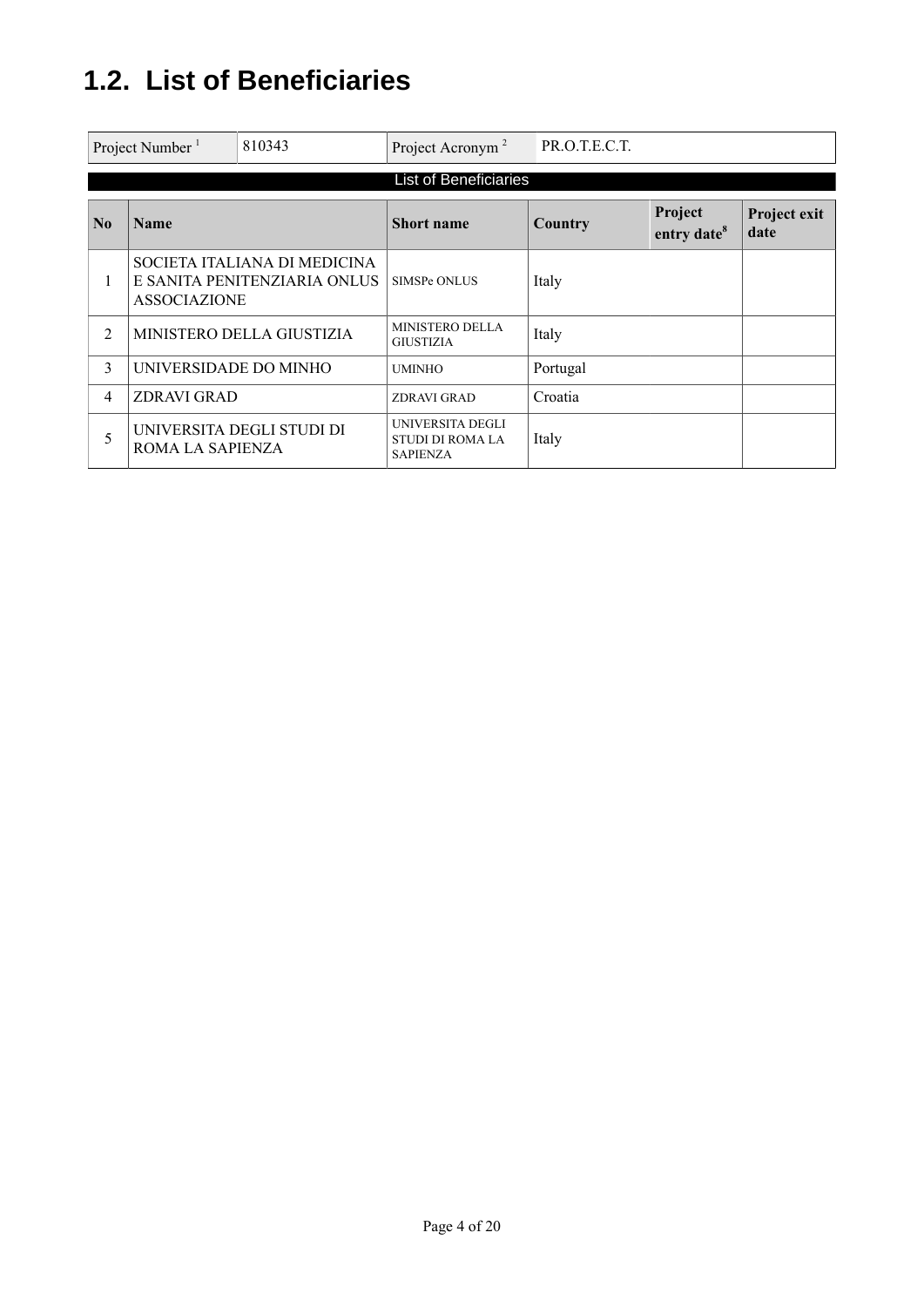# **1.3. Workplan Tables - Detailed implementation**

## 1.3.1. WT1 List of work packages

| <b>WP</b><br>Number <sup>9</sup> | <b>WP</b> Title                                                                                                                                               | Lead beneficiary <sup>10</sup>                                     | Person-<br>$\text{months}^{11}$ | <b>Start</b><br>month <sup>12</sup> | End<br>month <sup>13</sup> |
|----------------------------------|---------------------------------------------------------------------------------------------------------------------------------------------------------------|--------------------------------------------------------------------|---------------------------------|-------------------------------------|----------------------------|
| WP1                              | <b>MANAGEMENT AND</b><br><b>COORDINATION OF THE</b><br><b>PROJECT</b>                                                                                         | 1 - SIMSPe ONLUS                                                   | 19.65                           | 1                                   | 33                         |
| WP <sub>2</sub>                  | <b>ANALYSIS OF SEX OFFENDERS</b><br><b>TREATMENTS IN VIGOUR</b><br>IN PARTNER COUNTRIES<br>- EXCHANGE OF BEST<br>PRACTICES - INTERNATIONAL<br><b>SEMINARS</b> | 5 - UNIVERSITA DEGLI<br><b>STUDI DI ROMA LA</b><br><b>SAPIENZA</b> | 14.19                           | $\overline{2}$                      | 9                          |
| WP3                              | <b>CREATION OF THE</b><br>EXPERIMENTAL<br>INTERNATIONAL PROTOCOL<br>AND TEST IN THE SELECTED<br><b>PRISONS</b>                                                | 2 - MINISTERO DELLA<br><b>GIUSTIZIA</b>                            | 10.48                           | 9                                   | 23                         |
| WP4                              | Analysing results of the Protocol<br>implementation and developing the<br>two training courses                                                                | 4 - ZDRAVI GRAD                                                    | 6.88                            | 23                                  | 32                         |
| WP5                              | <b>TRAININGS DELIVER</b>                                                                                                                                      | 1 - SIMSPe ONLUS                                                   | 11.31                           | 27                                  | 33                         |
|                                  |                                                                                                                                                               |                                                                    | Total $ 62.51$                  |                                     |                            |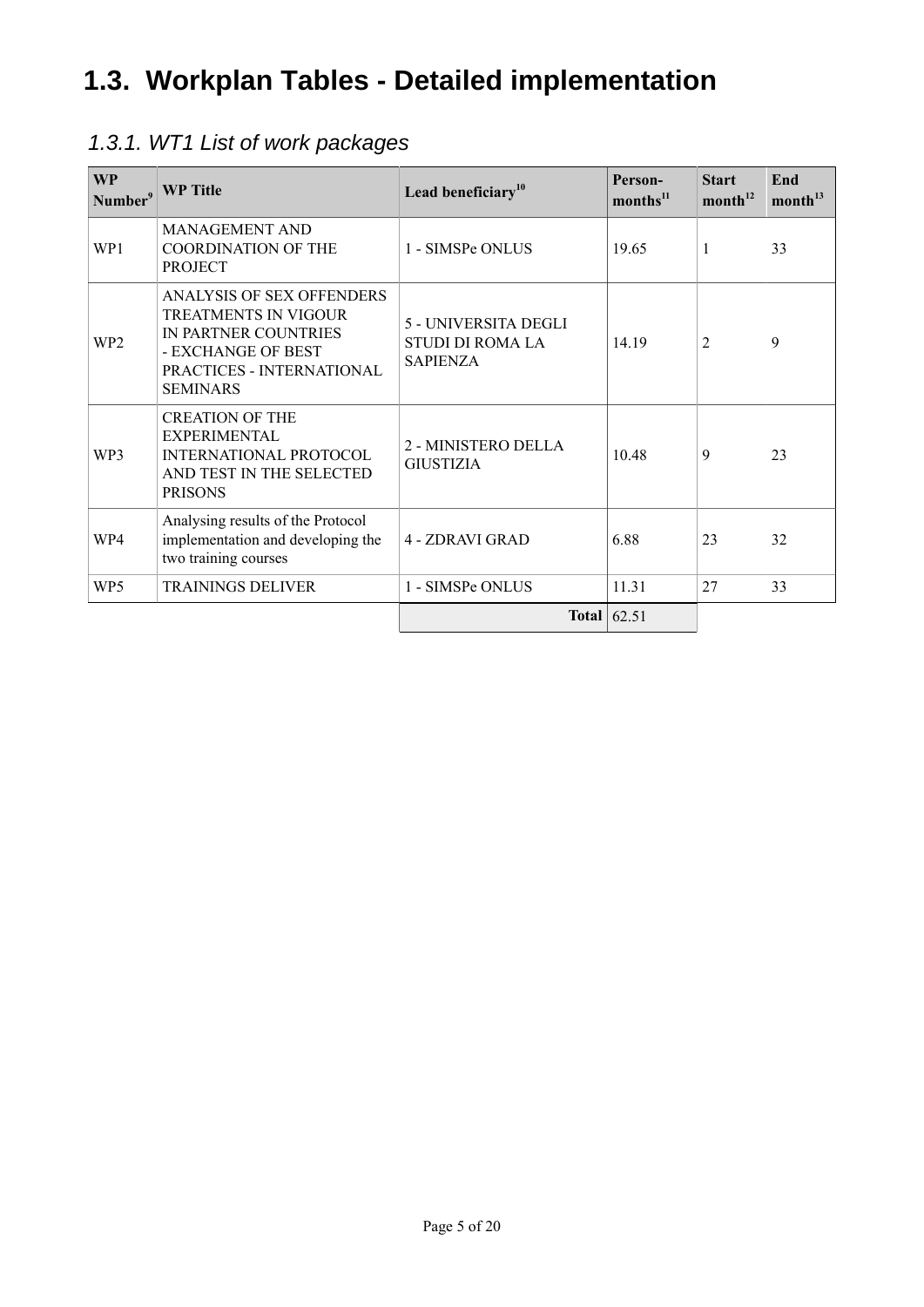| <b>Deliverable</b><br>Number <sup>14</sup> | <b>Deliverable Title</b>                                                                                     | <b>WP</b><br>number <sup>9</sup> | <b>Lead beneficiary</b>                              | Type <sup>15</sup> | <b>Dissemination</b><br>level <sup>16</sup> | <b>Due</b><br>Date (in<br>$\text{months}\right)^{17}$ |
|--------------------------------------------|--------------------------------------------------------------------------------------------------------------|----------------------------------|------------------------------------------------------|--------------------|---------------------------------------------|-------------------------------------------------------|
| D1.1                                       | Partnership Agreement                                                                                        | WP1                              | 1 - SIMSPe ONLUS                                     | Report             | Public                                      | $\overline{2}$                                        |
| D1.2                                       | Final conference and<br>dissemination report                                                                 | WP1                              | 1 - SIMSPe ONLUS                                     | Report             | Public                                      | 32                                                    |
| D1.3                                       | Intermediate Report                                                                                          | WP1                              | 1 - SIMSPe ONLUS                                     | Report             | Public                                      | 20                                                    |
| D2.1                                       | International seminar in<br>Croatia                                                                          | WP <sub>2</sub>                  | 4 - ZDRAVI GRAD                                      | Other              | Public                                      | $\overline{4}$                                        |
| D2.2                                       | International seminar in<br>Portugal                                                                         | WP <sub>2</sub>                  | 3 - UMINHO                                           | Other              | Public                                      | 6                                                     |
| D2.3                                       | Publication on research<br>and typology of<br>existing SO programs<br>for partner countries                  | WP <sub>2</sub>                  | 5 - UNIVERSITA<br>DEGLI STUDI DI<br>ROMA LA SAPIENZA | Report             | Public                                      | 9                                                     |
| D3.1                                       | Experimental<br><b>International Protocol</b><br>for SO management                                           | WP3                              | 2 - MINISTERO<br><b>DELLA GIUSTIZIA</b>              | Report             | Public                                      | 15                                                    |
| D4.1                                       | Report on the results of<br>the Protocol test in the<br>selected prisons                                     | WP4                              | 4 - ZDRAVI GRAD                                      | Report             | Public                                      | 23                                                    |
| D4.2                                       | Training materials for<br>the training course to<br>prison staff to spread<br>the use of PROTECT<br>Protocol | WP4                              | 4 - ZDRAVI GRAD                                      | Report             | Public                                      | 30                                                    |
| D4.3                                       | Training Materials for<br>the training course to<br>prison staff on reducing<br>stigma against SO            | WP4                              | 4 - ZDRAVI GRAD                                      | Report             | Public                                      | 30                                                    |
| D5.1                                       | Report on training<br>feedback and impact                                                                    | WP5                              | 1 - SIMSPe ONLUS                                     | Report             | Public                                      | 32                                                    |

## 1.3.2. WT2 list of deliverables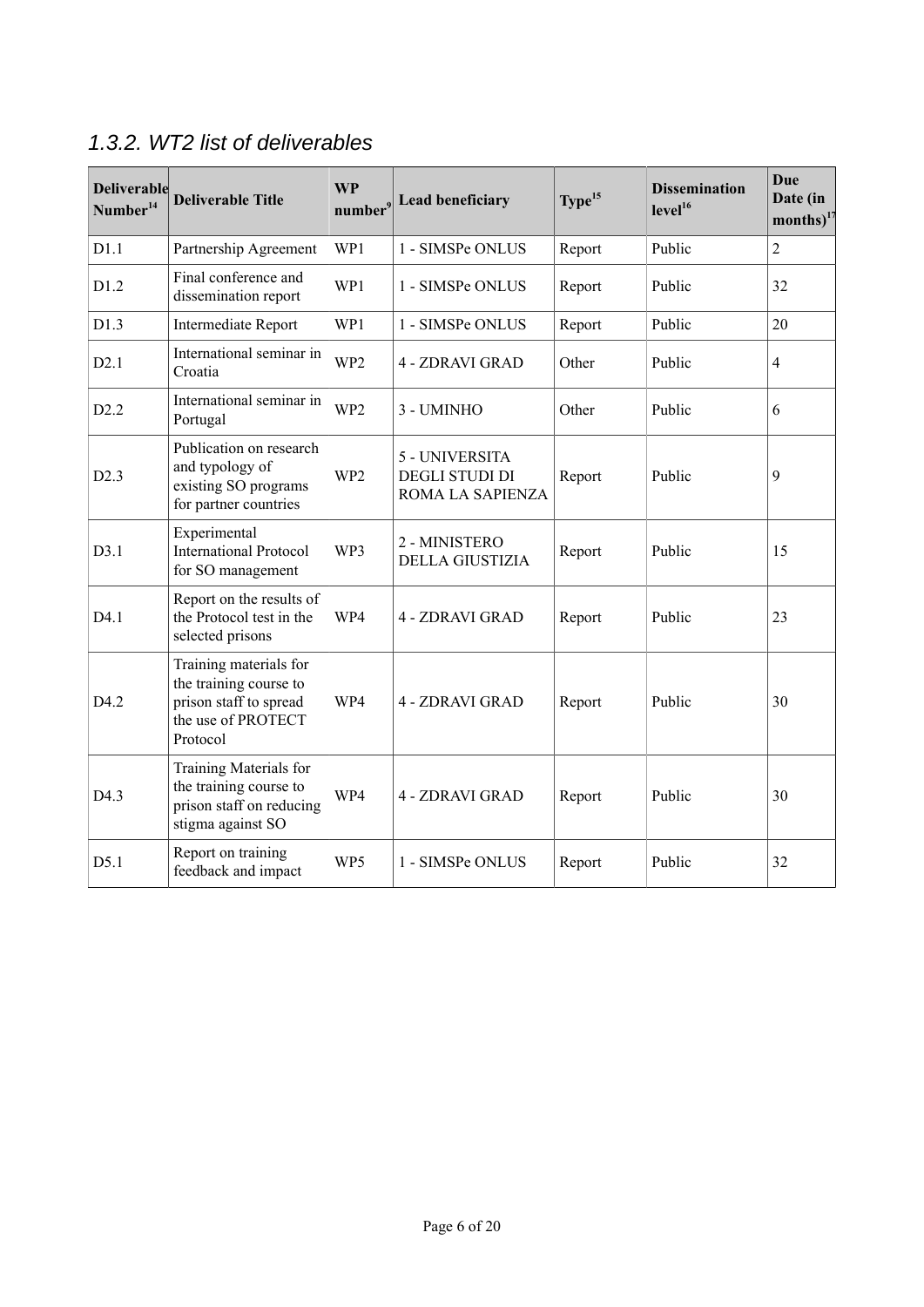## 1.3.3. WT3 Work package descriptions

| Work package number | WP1 | Lead beneficiary $10$                      | 1 - SIMSPe ONLUS |
|---------------------|-----|--------------------------------------------|------------------|
| Work package title  |     | MANAGEMENT AND COORDINATION OF THE PROJECT |                  |
| Start month         |     | End month                                  |                  |

## **Objectives**

Workpackage 1 is intended for all activities related to the general management and coordination of the project (kick-off meetings, coordination, project monitoring and evaluation, financial management) and all the activities which are cross cutting and therefore difficult to assign just to one specific Workpackage.

## Description of work and role of partners

| WP1 - MANAGEMENT AND COORDINATION OF THE PROJECT [Months: 1-33]                      |
|--------------------------------------------------------------------------------------|
| SIMSPe ONLUS, MINISTERO DELLA GIUSTIZIA, UMINHO, ZDRAVI GRAD, UNIVERSITA DEGLI STUDI |
| DI ROMA LA SAPIENZA                                                                  |
| This work package will foresee the following activities:                             |
| Project Coordination                                                                 |
| Project Monitoring                                                                   |
| Project Evaluation                                                                   |
| Financial management                                                                 |
| Kick-off meeting in Italy                                                            |
| Dissemination of project results                                                     |
| Final Conference                                                                     |
|                                                                                      |

| Participation per Partner                      |            |  |  |
|------------------------------------------------|------------|--|--|
| Partner number and short name                  | WP1 effort |  |  |
| 1 - SIMSPe ONLUS                               | 9.17       |  |  |
| 2 - MINISTERO DELLA GIUSTIZIA                  | 2.62       |  |  |
| 3 - UMINHO                                     | 2.62       |  |  |
| 4 - ZDRAVI GRAD                                | 2.62       |  |  |
| 5 - UNIVERSITA DEGLI STUDI DI ROMA LA SAPIENZA | 2.62       |  |  |
| <b>Total</b>                                   | 19.65      |  |  |

|  | List of deliverables |  |
|--|----------------------|--|
|  |                      |  |

| <b>Deliverable</b><br>$\sqrt{N}$ umber <sup>14</sup> | <b>Deliverable Title</b>                     | <b>Lead beneficiary</b> | Type <sup>15</sup> | Dissemination level <sup>16</sup> | Due<br>Date (in<br>months) $^{17}$ |
|------------------------------------------------------|----------------------------------------------|-------------------------|--------------------|-----------------------------------|------------------------------------|
| D1.1                                                 | Partnership Agreement                        | 1 - SIMSPe ONLUS        | Report             | Public                            | 2                                  |
| D1.2                                                 | Final conference and<br>dissemination report | 1 - SIMSPe ONLUS        | Report             | Public                            | 32                                 |
| D1.3                                                 | Intermediate Report                          | 1 - SIMSPe ONLUS        | Report             | Public                            | 20                                 |
| Description of deliverables                          |                                              |                         |                    |                                   |                                    |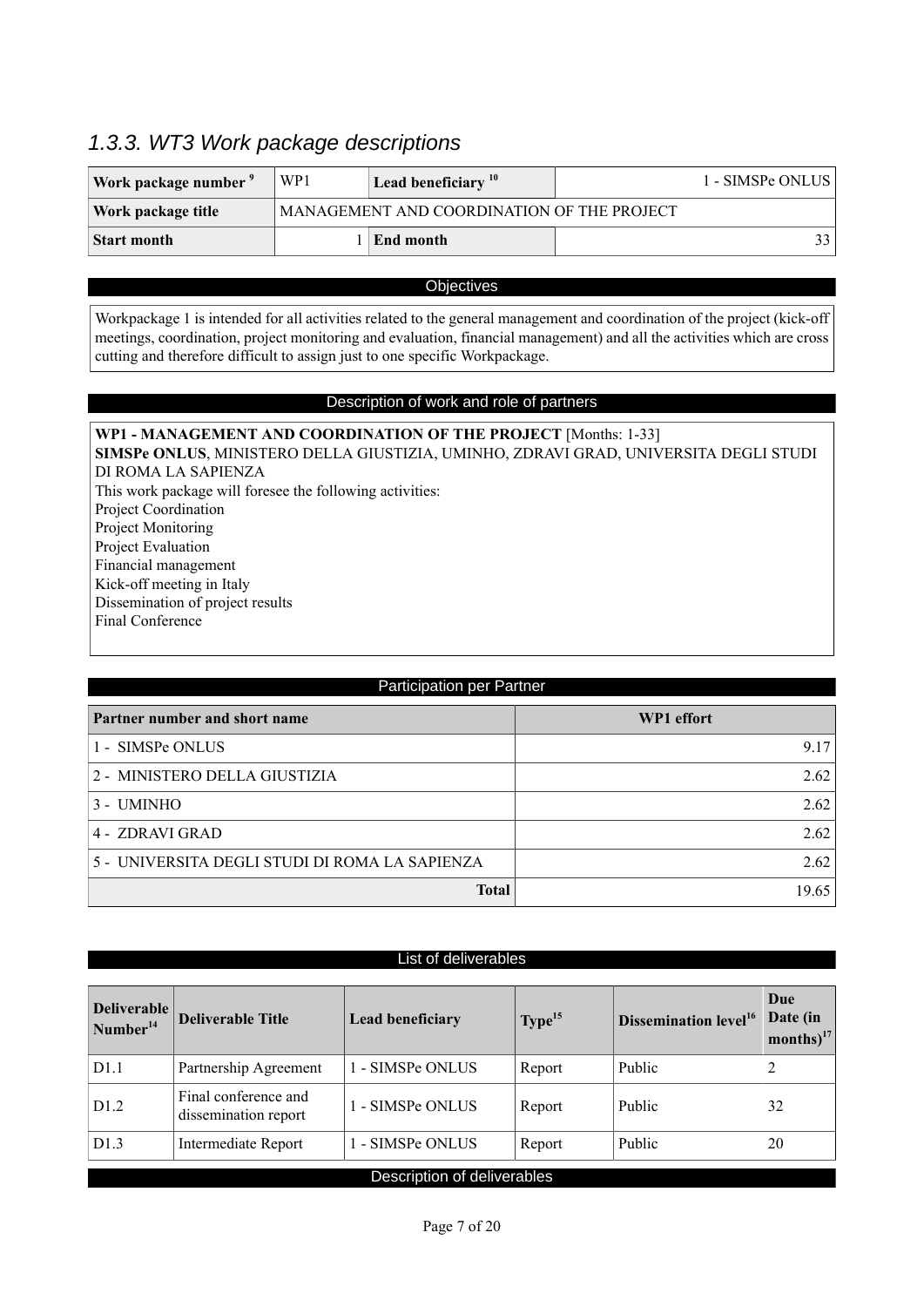The WP will produce the following deliverables:

1. Partnership Agreement -Printed format in English version.

2. Kick-off meeting in Italy - 10 participants from all partner organizations.

3. Final conference in Italy -10 participants from all partner organizations plus experts invited and stakeholders involved by the hosting institution plus press

4. Dissemination report – collection of press release in all partner countries. PDF collection of press release, articles, presence in Web TV and radios, newsletters and publication on the institutional website.

5. Final evaluation report - Online format in English version

D1.1 : Partnership Agreement [2]

Partnership Agreement - printed format in EN version. To be produced by the coordinator and shared among all partners.

D1.2 : Final conference and dissemination report [32]

Final conference in Italy - 10 participants from all partner organizations plus experts invited and stakeholders involved by the hosting institution plus press. Targets: Penitentiary staff and medical/ psychological experts; stakeholders Scientific community; Decision makers; general public Dissemination report – collection of press release in all partner countries. PDF collection of press release, articles, presence in Web TV and radios, newsletters and publication on the institutional website.

D1.3 : Intermediate Report [20]

Intermediate Report

## Schedule of relevant Milestones

| <b>Milestone</b><br>number <sup>18</sup> | Milestone title  | <b>Lead beneficiary</b> | Due<br>months) | Date (in   Means of verification                                   |
|------------------------------------------|------------------|-------------------------|----------------|--------------------------------------------------------------------|
| MS1                                      | Kick off meeting | 1 - SIMSPe ONLUS        |                | Kick off meeting of the<br>project, where all EU partners<br>meet. |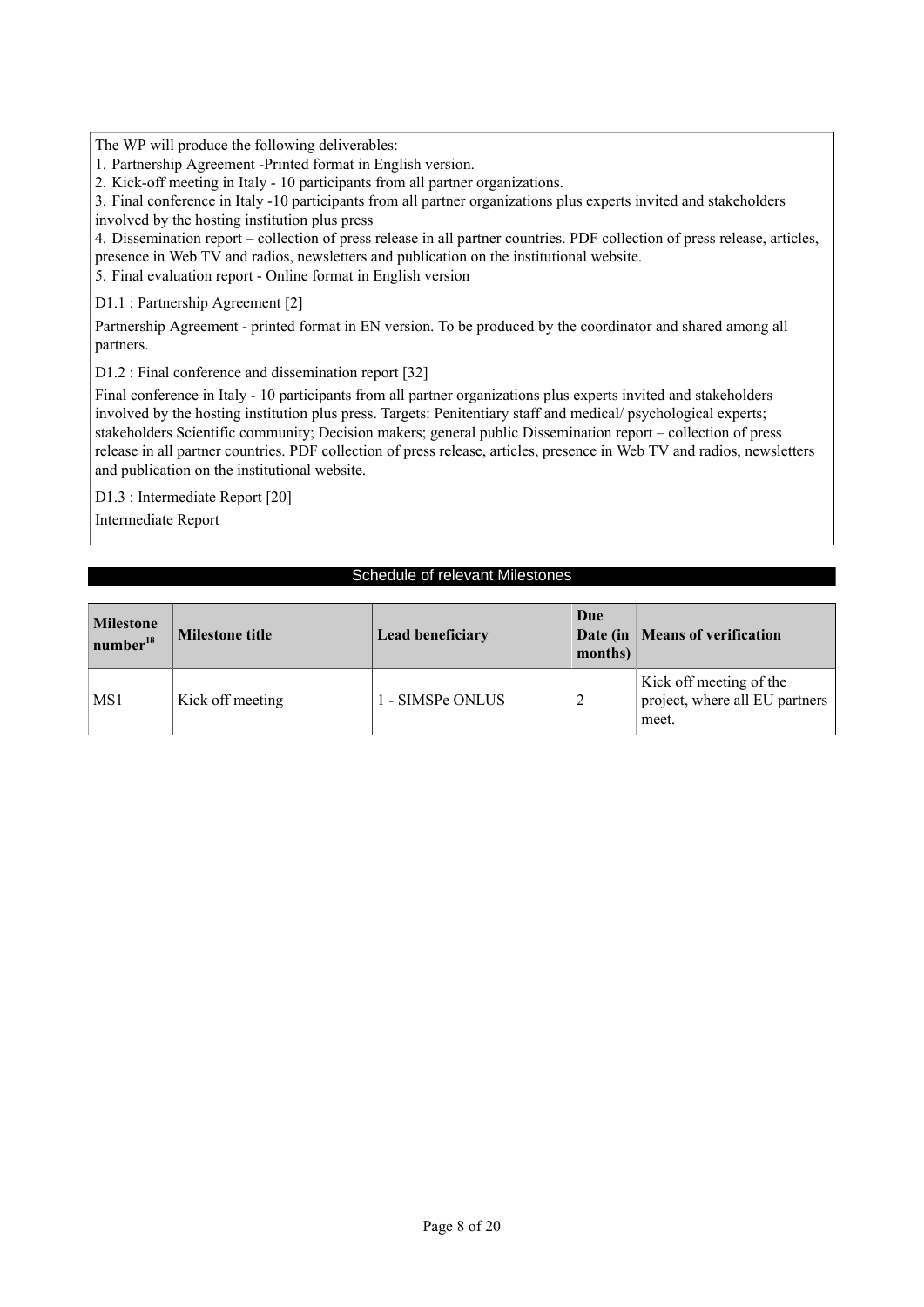| Work package number <sup>9</sup> | WP <sub>2</sub>                                                                                                                        | Lead beneficiary $10$ | 5 - UNIVERSITA DEGLI STUDI DI<br>ROMA LA SAPIENZA |  |
|----------------------------------|----------------------------------------------------------------------------------------------------------------------------------------|-----------------------|---------------------------------------------------|--|
| Work package title               | ANALYSIS OF SEX OFFENDERS TREATMENTS IN VIGOUR IN PARTNER<br>COUNTRIES - EXCHANGE OF BEST PRACTICES - INTERNATIONAL<br><b>SEMINARS</b> |                       |                                                   |  |
| Start month                      |                                                                                                                                        | $2$ End month         |                                                   |  |

## **Objectives**

This WP is aimed to:

- gathering data on epidemiology, perpetrator profiles, search results, SO prevention and treatment programs to map the current situation in Europe – focused in partner countries – and share good practice in partner countries.

- Improving European co-operation by raising awareness of SO management and rehabilitation.

- Collecting information and profiling data and management (prevention and evaluation) of SO in partner countries, identification and implementation of good practices and synergies between prisoners and territorial operators for the treatment and reintegration of sex offenders.

- Mapping of research and typology of existing SO programs for partner countries.

- Creating a specific network involving local actors, social services and experts to manage SO not only during the execution of the prison sentence in prison, but also once out to avoid the risk of repeated offenses.

- Improving international collaboration between European partners by increasing awareness of SO management and rehabilitation.

The WP is thus focused on the exchange of best practices thanks to the organization of 2 international seminar, one in Croatia and one in Portugal.

## Description of work and role of partners

### **WP2 - ANALYSIS OF SEX OFFENDERS TREATMENTS IN VIGOUR IN PARTNER COUNTRIES - EXCHANGE OF BEST PRACTICES - INTERNATIONAL SEMINARS** [Months: 2-9] **UNIVERSITA DEGLI STUDI DI ROMA LA SAPIENZA**, SIMSPe ONLUS, MINISTERO DELLA GIUSTIZIA, UMINHO, ZDRAVI GRAD

This WP is articulated in 4 actions:

1. Data collection on epidemiology, perpetrator profiles and treatment programs in partner countries

2. International seminar in Croatia (M4)

3. International seminar in Portugal (M6)

4. Production of the final report on the best practices shared, existing SO programmes in partner countries

All partners are involved in this WP.

## Participation per Partner

| Partner number and short name                  | WP2 effort |
|------------------------------------------------|------------|
| 1 - SIMSPe ONLUS                               | 4.58       |
| 2 - MINISTERO DELLA GIUSTIZIA                  | 0.82       |
| 3 - UMINHO                                     | 3.82       |
| 4 - ZDRAVI GRAD                                | 3.82       |
| 5 - UNIVERSITA DEGLI STUDI DI ROMA LA SAPIENZA | 1.15       |
| <b>Total</b>                                   | 14.19      |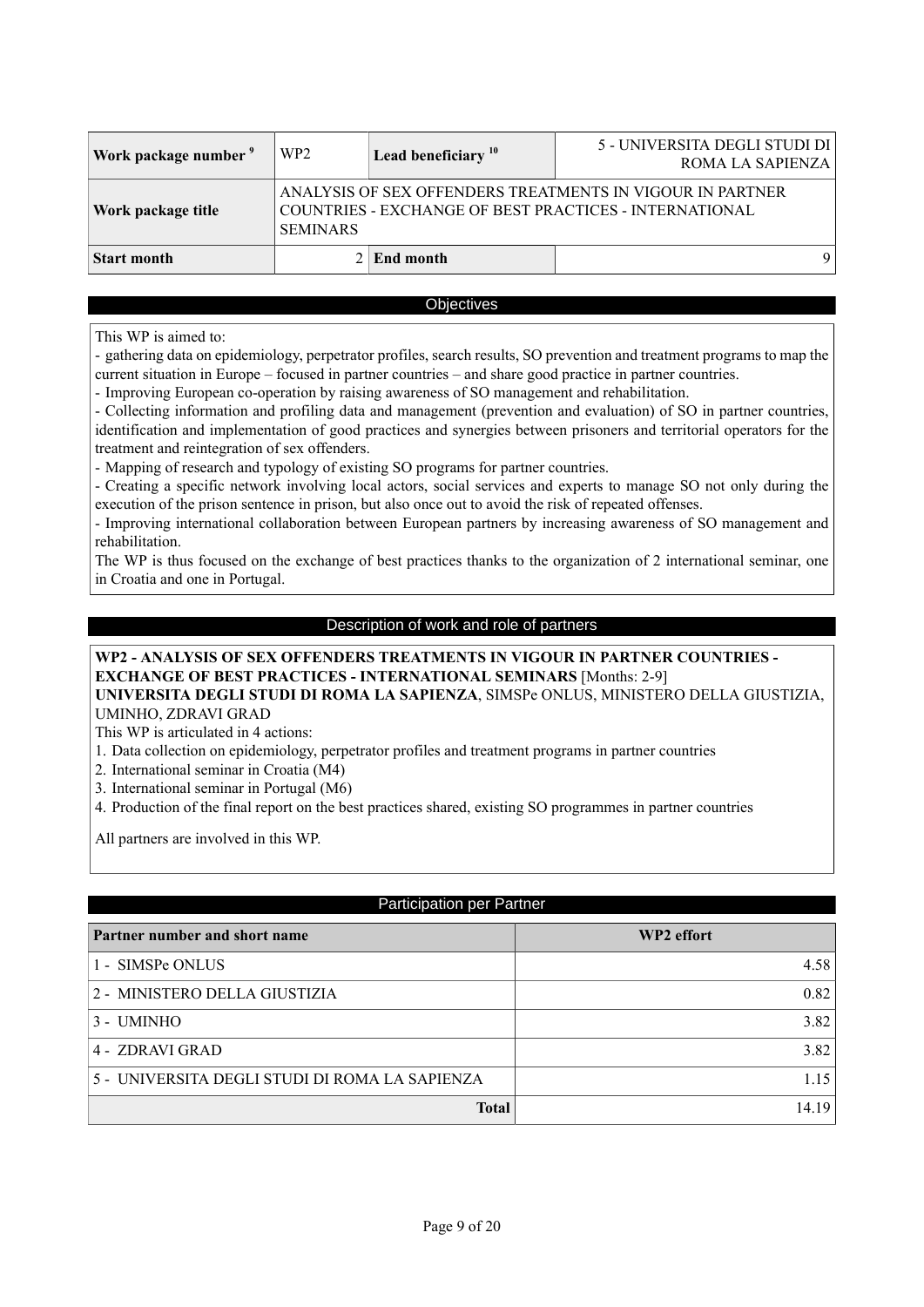| Deliverable<br>Type <sup>15</sup><br><b>Deliverable Title</b><br>Dissemination level <sup>16</sup><br>Lead beneficiary<br>Number <sup>14</sup>                                              | List of deliverables |                          |  |  |  |                                    |  |
|---------------------------------------------------------------------------------------------------------------------------------------------------------------------------------------------|----------------------|--------------------------|--|--|--|------------------------------------|--|
|                                                                                                                                                                                             |                      |                          |  |  |  | Due<br>Date (in<br>months) $^{17}$ |  |
| 4 - ZDRAVI GRAD<br>D2.1<br>Public<br>Other<br>4<br>Croatia                                                                                                                                  |                      | International seminar in |  |  |  |                                    |  |
| International seminar in<br>D2.2<br>3 - UMINHO<br>Public<br>Other<br>6<br>Portugal                                                                                                          |                      |                          |  |  |  |                                    |  |
| Publication on research<br>5 - UNIVERSITA<br>and typology of existing<br><b>DEGLI STUDI DI</b><br>Public<br>9<br>D2.3<br>Report<br>SO programs for partner<br>ROMA LA SAPIENZA<br>countries |                      |                          |  |  |  |                                    |  |

## Description of deliverables

This WP foresees 3 deliverables:

1. International seminar in Croatia. 10 participants from partners organizations plus experts invited and stakeholders involved by the hosting institution will participate in the international seminars. Penitentiary staff and medical/ psychological experts + stakeholders are targets of the seminars.

2. International seminar in Portugal. 10 participants from partners organizations plus experts invited and stakeholders involved by the hosting institution will participate in the international seminars. Penitentiary staff and medical/ psychological experts + stakeholders are targets of the seminars.

3. Publication on research and typology of existing SO programs for partner countries. Collection of information and profiling data and management (prevention and evaluation) of SO in partner countries, identification and implementation of good practices and synergies between prisoners and territorial operators for the treatment and reintegration of sex offenders. English Language + summary in native mother

tongues. Online PDF version.

The Scientific community, the Decision makers and the general public are the targets.

D2.1 : International seminar in Croatia [4]

An international seminar will be organized by the Croatian partner: 10 participants from partners organizations plus experts invited and stakeholders involved by the hosting institution. Penitentiary staff and medical/psychological experts + stakeholders are the targets of the seminar.

D2.2 : International seminar in Portugal [6]

An international seminar will be organized by the Portoguese partner: 10 participants from partners organizations plus experts invited and stakeholders involved by the hosting institution. Penitentiary staff and medical/psychological experts + stakeholders are the targets of the seminar.

D2.3 : Publication on research and typology of existing SO programs for partner countries [9]

Collection of information and profiling data and management (prevention and evaluation) of SO in partner countries, identification and implementation of good practices and synergies between prisoners and territorial operators for the treatment and reintegration of sex offenders. English Language + summary in native mother tongues. Online PDF version.

## Schedule of relevant Milestones

| <b>Milestone</b><br>number <sup>18</sup> | <b>Milestone title</b> | <b>Lead beneficiary</b>                                            | Due<br>months) | Date (in   Means of verification                                                                               |
|------------------------------------------|------------------------|--------------------------------------------------------------------|----------------|----------------------------------------------------------------------------------------------------------------|
| MS <sub>2</sub>                          | Data collected         | 5 - UNIVERSITA DEGLI<br><b>STUDI DI ROMA LA</b><br><b>SAPIENZA</b> |                | All data on epidemiology,<br>perpetrator profiles and<br>treatment programs in partner<br>countries collected. |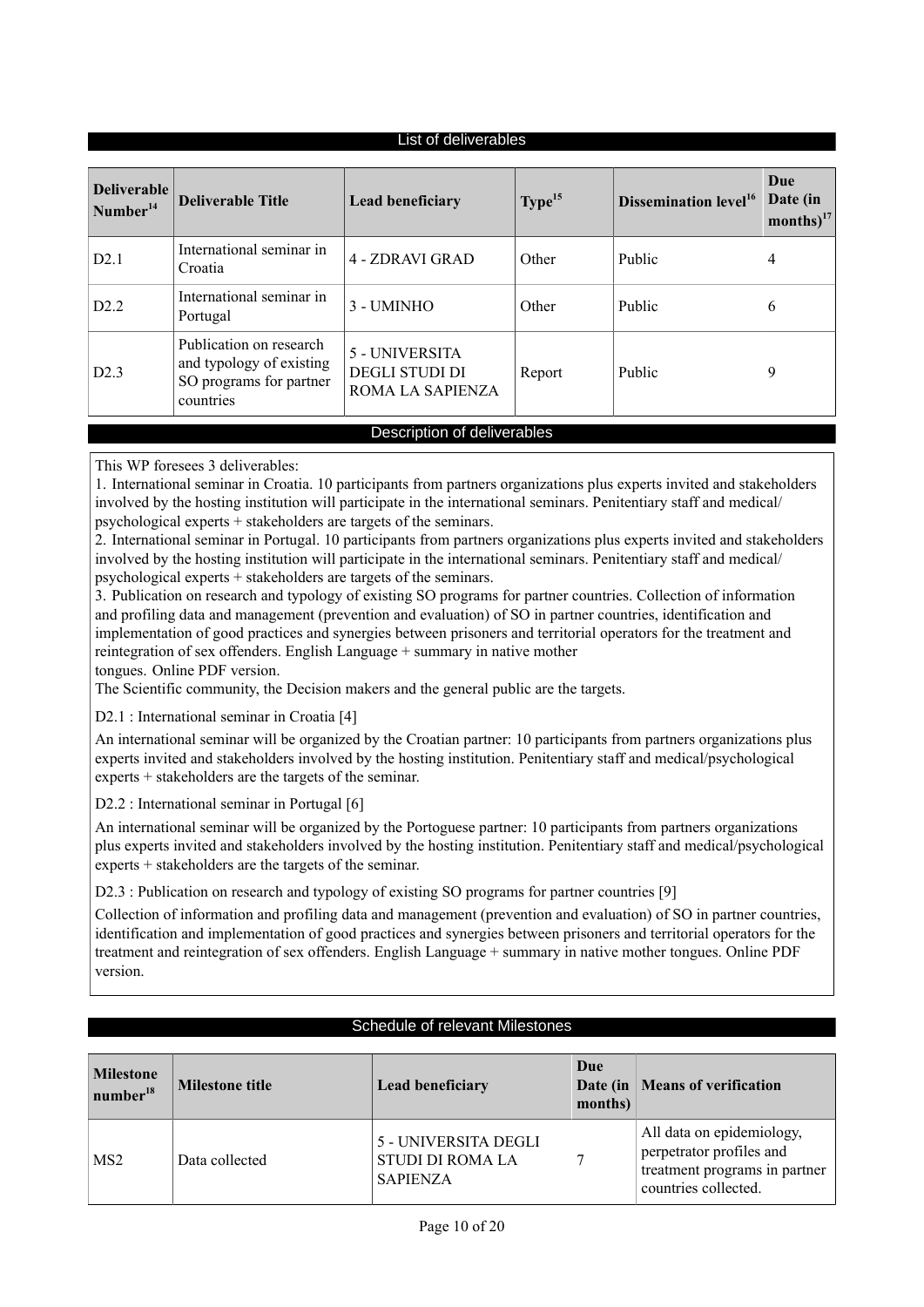| Work package number | WP3 | 2 - MINISTERO DELLA GIUSTIZIA<br>Lead beneficiary $10$                                  |      |  |  |  |
|---------------------|-----|-----------------------------------------------------------------------------------------|------|--|--|--|
| Work package title  |     | CREATION OF THE EXPERIMENTAL INTERNATIONAL PROTOCOL AND TEST<br>IN THE SELECTED PRISONS |      |  |  |  |
| Start month         |     | $9 \mid$ End month                                                                      | 23 I |  |  |  |

### **Objectives**

This WP is aimed to:

- Moving from the results of WP2, developing of the experimental protocol for SO treatment

- estimating sexual offenders' probability of violence (sexual and non sexual violence) and determining treatment and management strategies through different validated assessment/management tool.

- Testing the protocol in the selected prisons

## Description of work and role of partners

## **WP3 - CREATION OF THE EXPERIMENTAL INTERNATIONAL PROTOCOL AND TEST IN THE SELECTED PRISONS** [Months: 9-23]

**MINISTERO DELLA GIUSTIZIA**, SIMSPe ONLUS, UMINHO, UNIVERSITA DEGLI STUDI DI ROMA LA SAPIENZA

This WP is articulated in 3 actions:

- 1. Development of the experimental protocol for SO treatment
- 2. Experiment a set of different validated assessment/management tool to treat sex offenders
- 3. Test of the experimental protocol for SO treatment

| <b>Participation per Partner</b>               |       |  |  |  |  |
|------------------------------------------------|-------|--|--|--|--|
| Partner number and short name<br>WP3 effort    |       |  |  |  |  |
| 1 - SIMSPe ONLUS                               | 3.27  |  |  |  |  |
| 2 - MINISTERO DELLA GIUSTIZIA                  | 1.97  |  |  |  |  |
| 3 - UMINHO                                     | 2.62  |  |  |  |  |
| 5 - UNIVERSITA DEGLI STUDI DI ROMA LA SAPIENZA | 2.62  |  |  |  |  |
| <b>Total</b>                                   | 10.48 |  |  |  |  |

### List of deliverables

| Deliverable<br>$\sqrt{N$ umber <sup>14</sup> | <b>Deliverable Title</b>                                    | <b>Lead beneficiary</b>                 | Type <sup>15</sup> | <b>Dissemination level</b> <sup>16</sup> | Due<br>Date (in<br>months $)^{17}$ |
|----------------------------------------------|-------------------------------------------------------------|-----------------------------------------|--------------------|------------------------------------------|------------------------------------|
| D3.1                                         | Experimental<br>International Protocol for<br>SO management | 2 - MINISTERO DELLA<br><b>GIUSTIZIA</b> | Report             | Public                                   | 15                                 |
| Desaulation of deliverables                  |                                                             |                                         |                    |                                          |                                    |

## Description of deliverables

This WP will lead to the creation of one deliverable, that is the Experimental International Protocol for SO management.

The Protocol will describe a specific treatment program for SO management (prevention, evaluation and treatment). English Language + summary in native mother tongues. Online PDF version.

The target group is 100 Perpetrators of sex crimes in the selected prisons.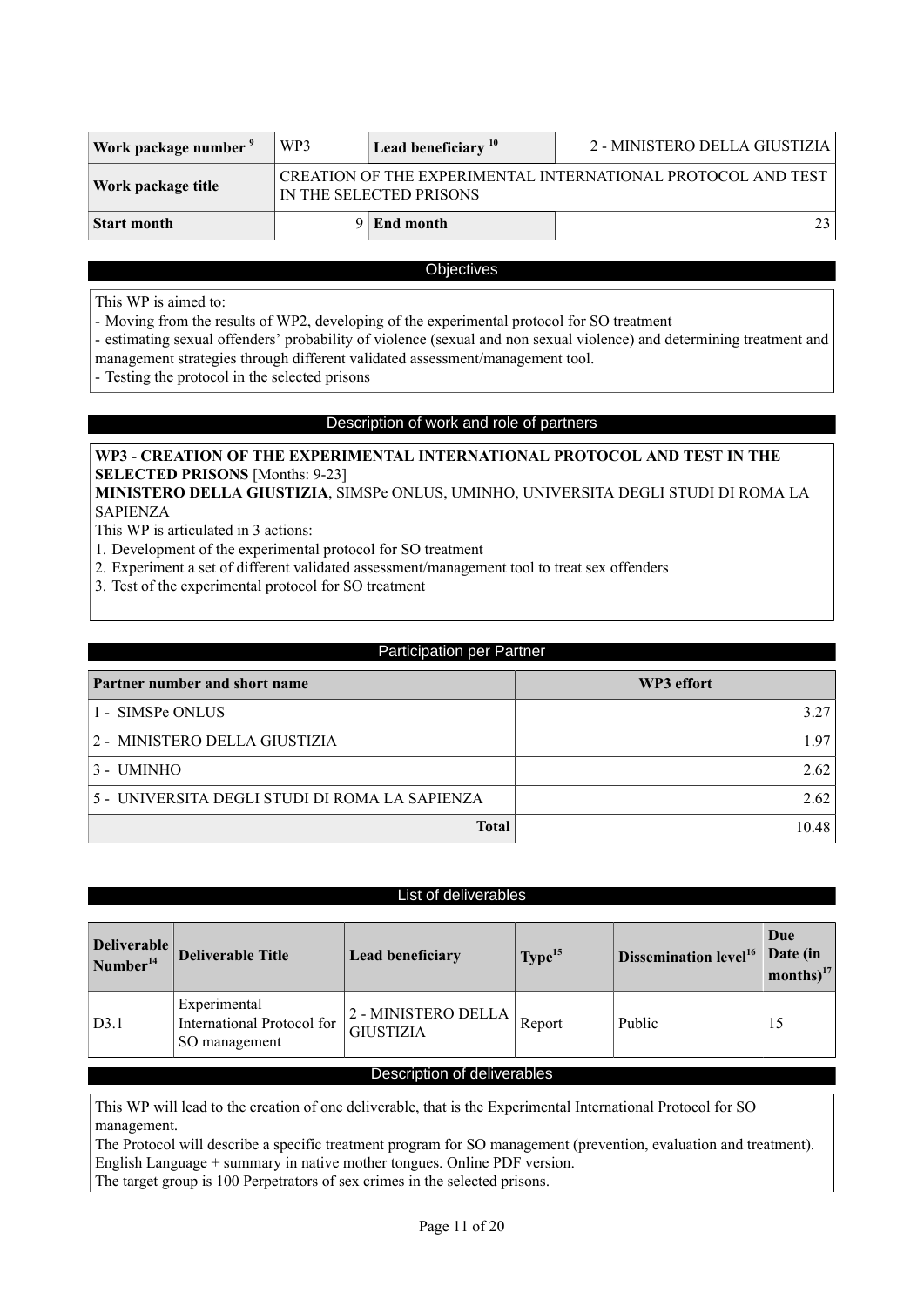D3.1 : Experimental International Protocol for SO management [15]

The Protocol will describe a specific treatment program for SO management (prevention, evaluation and treatment). English Language + summary in native mother tongues. Online PDF version. Target group: 100 Perpetrators of sex crimes in the 6 selected prisons

| <b>Schedule of relevant Milestones</b>   |                               |                                         |                |                                                                             |
|------------------------------------------|-------------------------------|-----------------------------------------|----------------|-----------------------------------------------------------------------------|
| <b>Milestone</b><br>number <sup>18</sup> | <b>Milestone title</b>        | <b>Lead beneficiary</b>                 | Due<br>months) | Date (in   Means of verification                                            |
| MS3                                      | Protocol developed and tested | 2 - MINISTERO DELLA<br><b>GIUSTIZIA</b> | 23             | Final version of the protocol.<br>Protocol tested in all target<br>prisons. |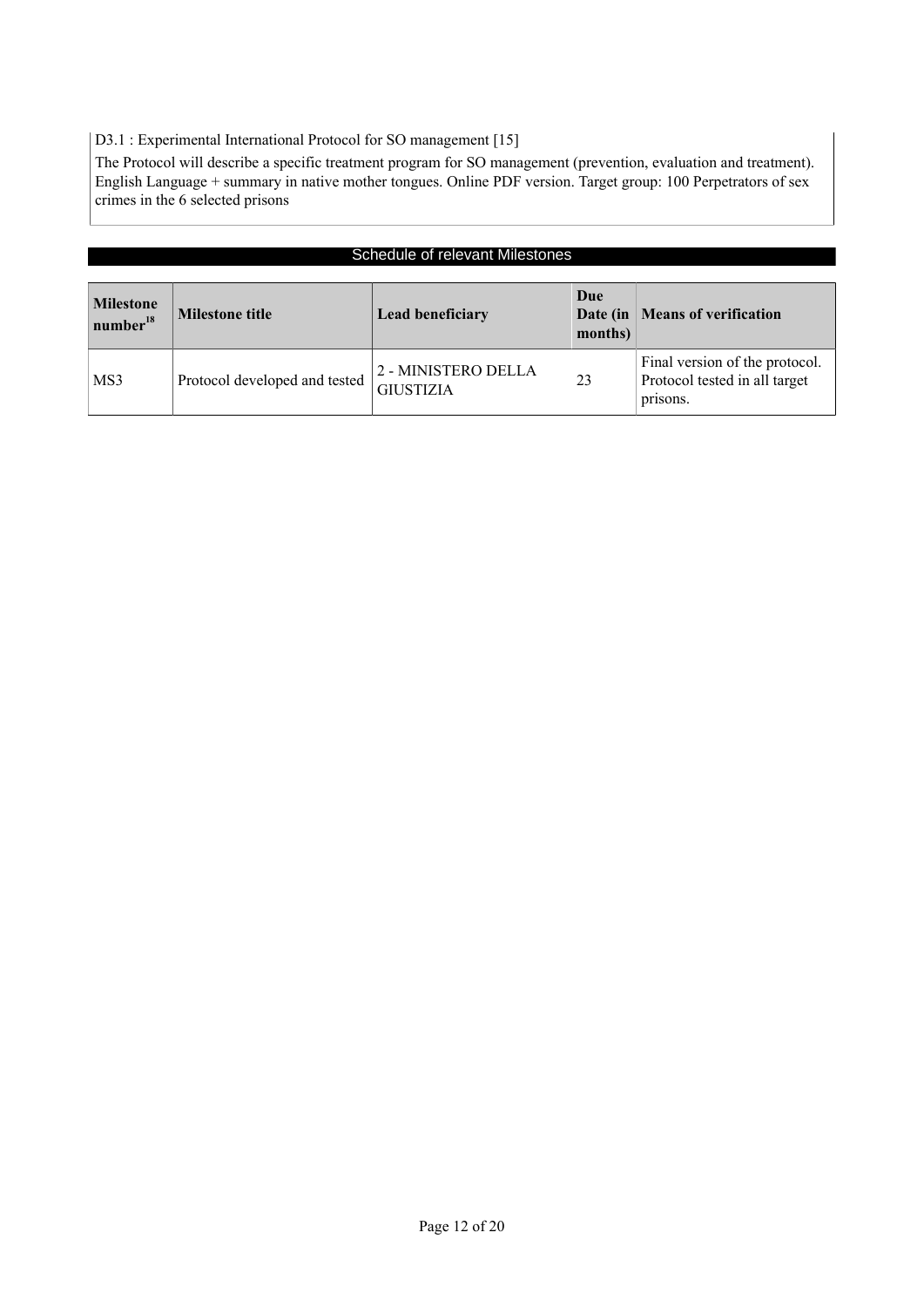| Work package number <sup>9</sup> | WP4     | Lead beneficiary <sup>10</sup>                                                   | 4 - ZDRAVI GRAD |  |  |
|----------------------------------|---------|----------------------------------------------------------------------------------|-----------------|--|--|
| Work package title               | courses | Analysing results of the Protocol implementation and developing the two training |                 |  |  |
| <b>Start month</b>               |         | $23$ End month                                                                   | 32.             |  |  |

## **Objectives**

This WP is aimed to:

- Analysing data collected during WP3

- Analysing results of the Protocol implementation

- Moving from the analysis of results of the Protocol implementation, developing the two training courses lasting 20-hours each. Both training courses will be addressed to penitentiary professionals. Both will be shaped around the "behavioural" approach and focused on the protocol, to carry on in the selected prisons and spread online, with the aim of reducing stigma and prejudice towards the sex offenders, increasing awareness and consciousness, spread the use of the protocol.

## Description of work and role of partners

## **WP4 - Analysing results of the Protocol implementation and developing the two training courses** [Months: 23-32]

**ZDRAVI GRAD**, SIMSPe ONLUS, MINISTERO DELLA GIUSTIZIA

This WP is articulated in 4 actions:

1 Data analysis of all information collected during WP3

2. Analyse results of the Protocol implementation

3. Definition of the Training Materials for the training course to penitentiary professionals to spread the use of the protocol

4. Definition of the Training Materials for the training course to penitentiary professionals to reduce stigma

## Participation per Partner

| Partner number and short name | WP4 effort |
|-------------------------------|------------|
| 1 - SIMSPe ONLUS              | 1.64       |
| 2 - MINISTERO DELLA GIUSTIZIA | 0.98       |
| 4 - ZDRAVI GRAD               | 4.26       |
| <b>Total</b>                  | 6.88       |

### List of deliverables

| Deliverable<br>Number <sup>14</sup> | <b>Deliverable Title</b>                                                                                         | <b>Lead beneficiary</b> | Type <sup>15</sup> | Dissemination level <sup>16</sup> | Due<br>Date (in<br>months) $^{17}$ |
|-------------------------------------|------------------------------------------------------------------------------------------------------------------|-------------------------|--------------------|-----------------------------------|------------------------------------|
| D <sub>4.1</sub>                    | Report on the results of<br>the Protocol test in the<br>selected prisons                                         | 4 - ZDRAVI GRAD         | Report             | Public                            | 23                                 |
| D <sub>4.2</sub>                    | Training materials for the<br>training course to prison<br>staff to spread the use of<br><b>PROTECT Protocol</b> | 4 - ZDRAVI GRAD         | Report             | Public                            | 30                                 |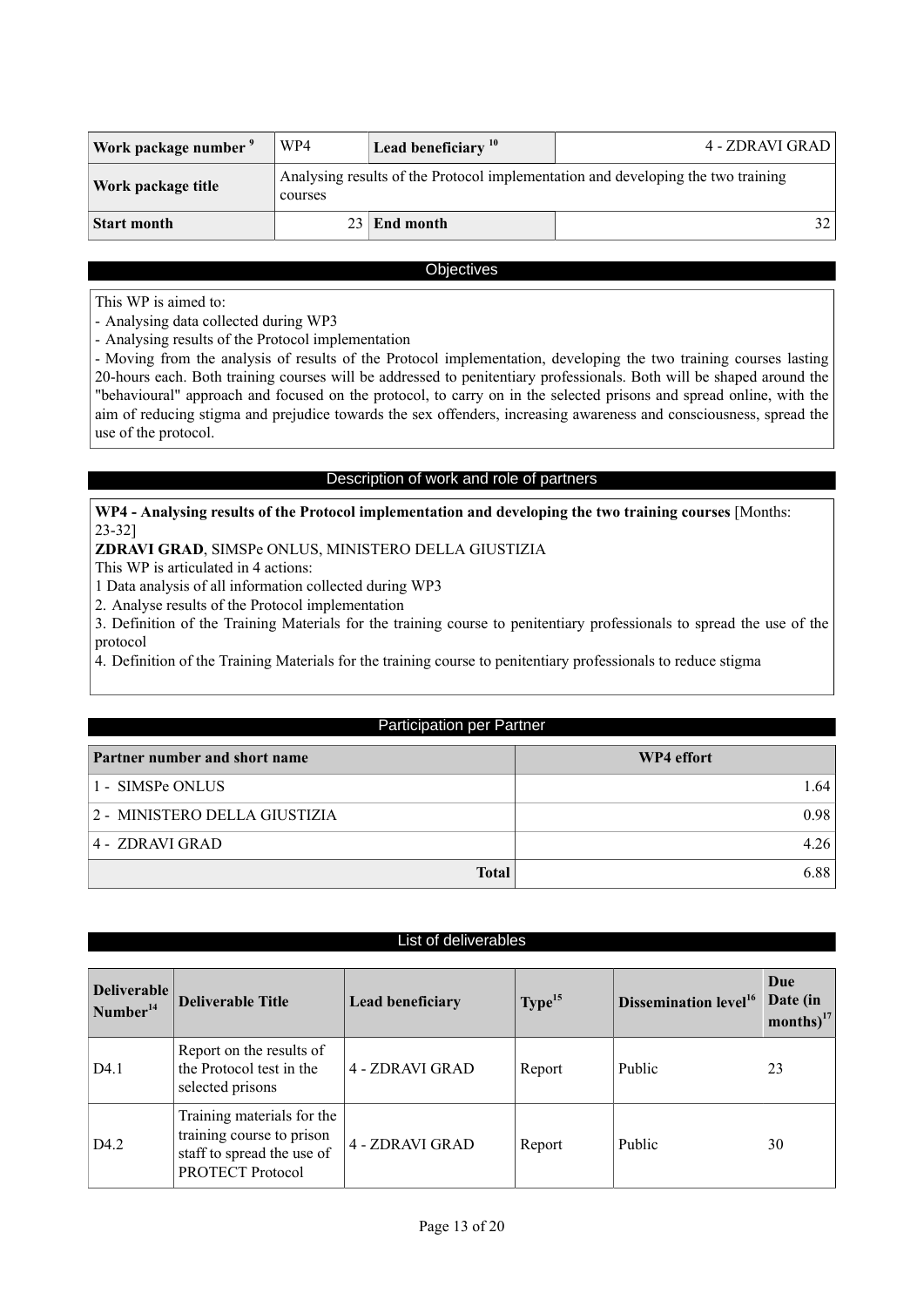## List of deliverables

| <b>Deliverable</b><br>Number <sup>14</sup> | <b>Deliverable Title</b>                                                                          | <b>Lead beneficiary</b> | Type <sup>15</sup> | Dissemination level <sup>16</sup> | Due<br>Date (in<br>months) $17$ |
|--------------------------------------------|---------------------------------------------------------------------------------------------------|-------------------------|--------------------|-----------------------------------|---------------------------------|
| D <sub>4.3</sub>                           | Training Materials for the<br>training course to prison<br>staff on reducing stigma<br>against SO | 4 - ZDRAVI GRAD         | Report             | Public                            | 30                              |
| Description of deliverables                |                                                                                                   |                         |                    |                                   |                                 |

The WP will lead to the creation of 3 deliverables:

1. Report on the results of the Protocol test in the selected prisons. The report will analyse the results of the test and describe the needed changes/adaptations of the protocol. English Language + summary in native mother tongues. Online PDF version.

Targets are: Penitentiary staff and medical/ psychological experts; stakeholders Scientific community; Decision makers; general public

2. Training materials for the training course to penitentiary staff to spread the use of the protocol. The training materials will be shaped to cover 20 hours. Materials will be scientific texts, practical examples, interactive workshops and videos. All materials will be created in order to be shared online. The language will be English. Targets are: 120 penitentiary staff in the selected prisons;

3. Training Materials for the training course to penitentiary professionals to reduce stigma against SO. The training materials will be shaped to cover 20 hours. Materials will be scientific texts, practical examples, interactive workshops and videos. All materials will be created in order to be shared online. The language will be English. Targets are: 120 penitentiary staff in the selected prisons.

D4.1 : Report on the results of the Protocol test in the selected prisons [23]

The report will analyse the results of the test and describe the needed changes/adaptations of the protocol. English Language + summary in native mother tongues. Online PDF version. Penitentiary staff and medical/ psychological experts; stakeholders Scientific community; Decision makers; general public are the deliverable targets.

D4.2 : Training materials for the training course to prison staff to spread the use of PROTECT Protocol [30]

The training materials will be shaped to cover 20 hours. Materials will be scientific texts, practical examples, interactive workshops and videos. All materials will be created in order to be shared online. The language will be English. 120 prison staff in the selected prisons are the targets of this deliverable.

D4.3 : Training Materials for the training course to prison staff on reducing stigma against SO [30]

The training materials will be shaped to cover 20 hours. Materials will be scientific texts, practical examples, interactive workshops and videos. All materials will be created in order to be shared online. The language will be English. Targets are: 120 penitentiary staff in the selected prisons.

### Schedule of relevant Milestones

| <b>Milestone</b><br>number <sup>18</sup> | <b>Milestone title</b>      | <b>Lead beneficiary</b> | Due<br>months) | Date (in   Means of verification                                                                                                                   |
|------------------------------------------|-----------------------------|-------------------------|----------------|----------------------------------------------------------------------------------------------------------------------------------------------------|
| MS4                                      | Training courses structured | 4 - ZDRAVI GRAD         | 26             | During the development of<br>WP4, the milestone is to have<br>the final training courses<br>developed, before delivering<br>them to target groups. |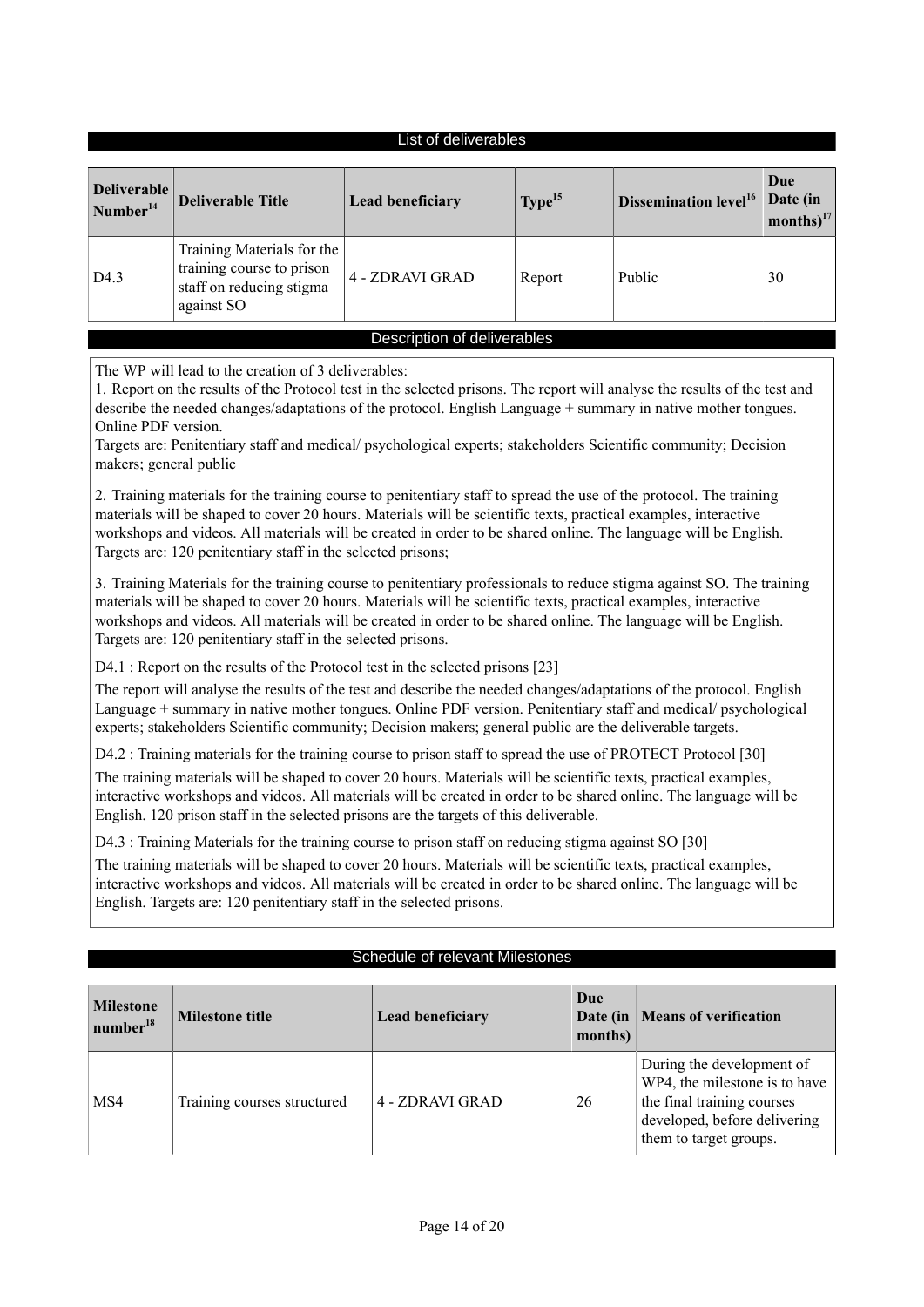| Work package number | WP <sub>5</sub>          | Lead beneficiary $10$ | 1 - SIMSPe ONLUS |  |
|---------------------|--------------------------|-----------------------|------------------|--|
| Work package title  | <b>TRAININGS DELIVER</b> |                       |                  |  |
| Start month         |                          | End month             | 33 I             |  |

## **Objectives**

This WP is aimed to:

- Submitting the 20-hour training course for experts working with SO in and out of prisons in participating countries (120 penitentiary staff in the selected prisons) to spread the use of the PROTECT protocol

- Submitting the 20-hour training course for penitentiary staff in participating countries (120 penitentiary staff in the selected prisons) on reducing stigma against SO

- Analysing the results of the training through satisfaction and impact questionnaires

## Description of work and role of partners

## **WP5 - TRAININGS DELIVER** [Months: 27-33]

**SIMSPe ONLUS**, MINISTERO DELLA GIUSTIZIA, UMINHO, ZDRAVI GRAD, UNIVERSITA DEGLI STUDI DI ROMA LA SAPIENZA

This WP is structured in 3 activities:

1. 20-hour training course for penitentiary staff in the selected prisons on the PROTECT protocol implementation

- 2. 20-hour training course for penitentiary staff in the selected prisons on reducing stigma against SO
- 3. Analysis of the training results

## Participation per Partner

| Partner number and short name                  | WP5 effort |
|------------------------------------------------|------------|
| 1 - SIMSPe ONLUS                               | 2.29       |
| 2 - MINISTERO DELLA GIUSTIZIA                  | 3.93       |
| $3 - UMINHO$                                   | 1.97       |
| 4 - ZDRAVI GRAD                                | 197        |
| 5 - UNIVERSITA DEGLI STUDI DI ROMA LA SAPIENZA | 1.15       |
| <b>Total</b>                                   |            |

## List of deliverables

| $\begin{array}{c}\n\textbf{Deliverable} \\ \textbf{Number}^{14}\n\end{array}$ | <b>Deliverable Title</b>                  | <b>Lead beneficiary</b> | Type <sup>15</sup> | Dissemination level <sup>16</sup> | Due<br>Date (in<br>months) $^{17}$ |
|-------------------------------------------------------------------------------|-------------------------------------------|-------------------------|--------------------|-----------------------------------|------------------------------------|
| D5.1                                                                          | Report on training<br>feedback and impact | 1 - SIMSPe ONLUS        | Report             | Public                            | 32                                 |
| Description of deliverables                                                   |                                           |                         |                    |                                   |                                    |

This WP will lead to the creation of 3 deliverables:

1. 20-hours training course for penitentiary staff on the PROTECT protocol implementation in the selected prisons delivered. 120 penitentiary staff in the selected prisons are the target. Training materials will be made available as specified in WP4.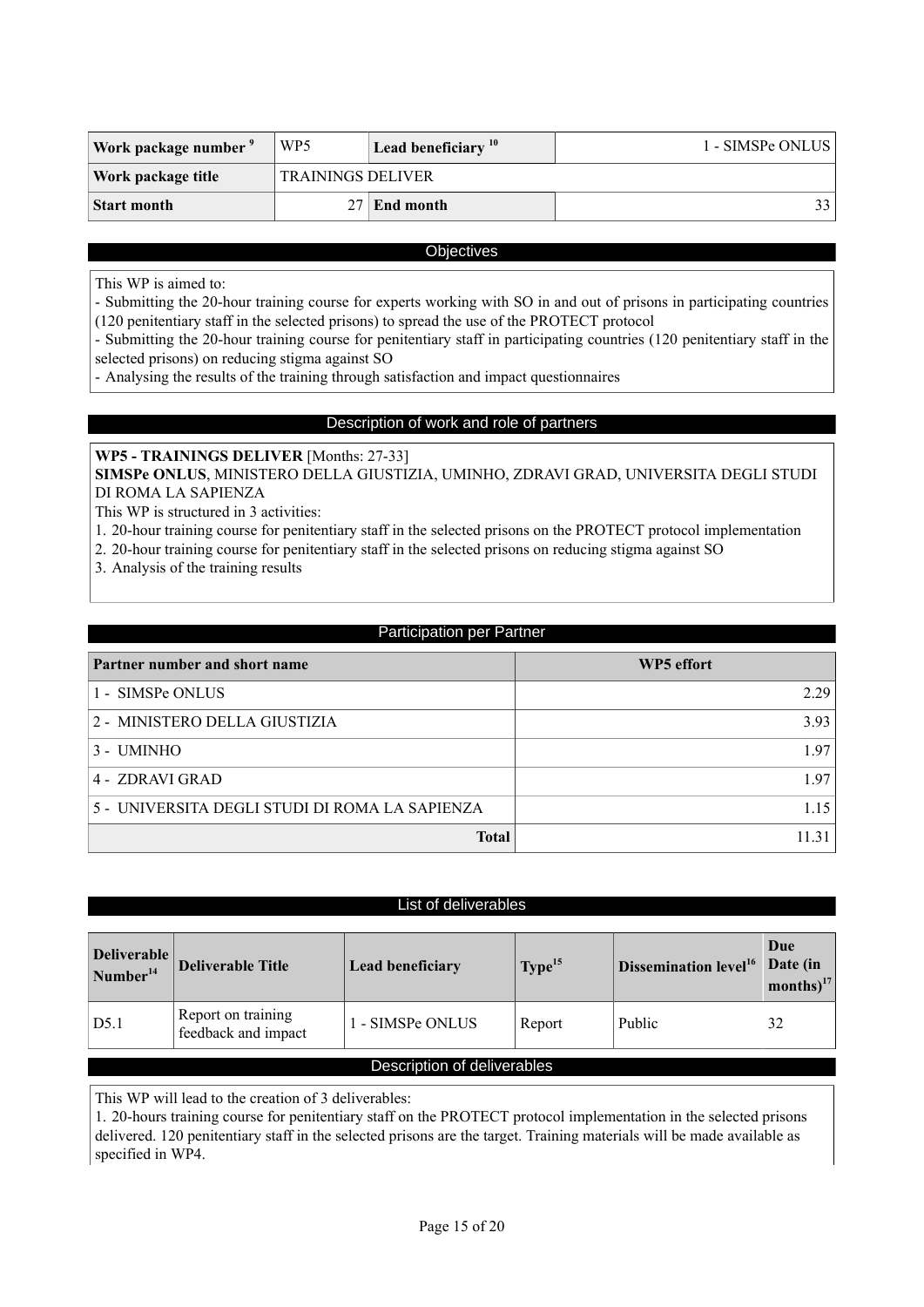2. 20 hours training course for penitentiary staff on reducing stigma in the selected prisons. The training will be delivered in the selected prisons where the protocol was tested. 120 penitentiary staff in the selected prisons are the target. Training materials will be made available as specified in WP4.

3. Report on training feedback and impact volunteers/non professional operators.

The report will be written in English Language + summary in native mother tongues. Online PDF version

D5.1 : Report on training feedback and impact [32]

The report will be written in English Language + summary in native mother tongues. Online PDF version

## Schedule of relevant Milestones

| <b>Milestone</b><br>$\mu$ number <sup>18</sup> | <b>Milestone title</b>     | <b>Lead beneficiary</b> | Due<br>months) | Date (in   Means of verification           |
|------------------------------------------------|----------------------------|-------------------------|----------------|--------------------------------------------|
| MS <sub>5</sub>                                | Training courses delivered | 1 - SIMSPe ONLUS        | 32             | All courses are delivered with<br>success. |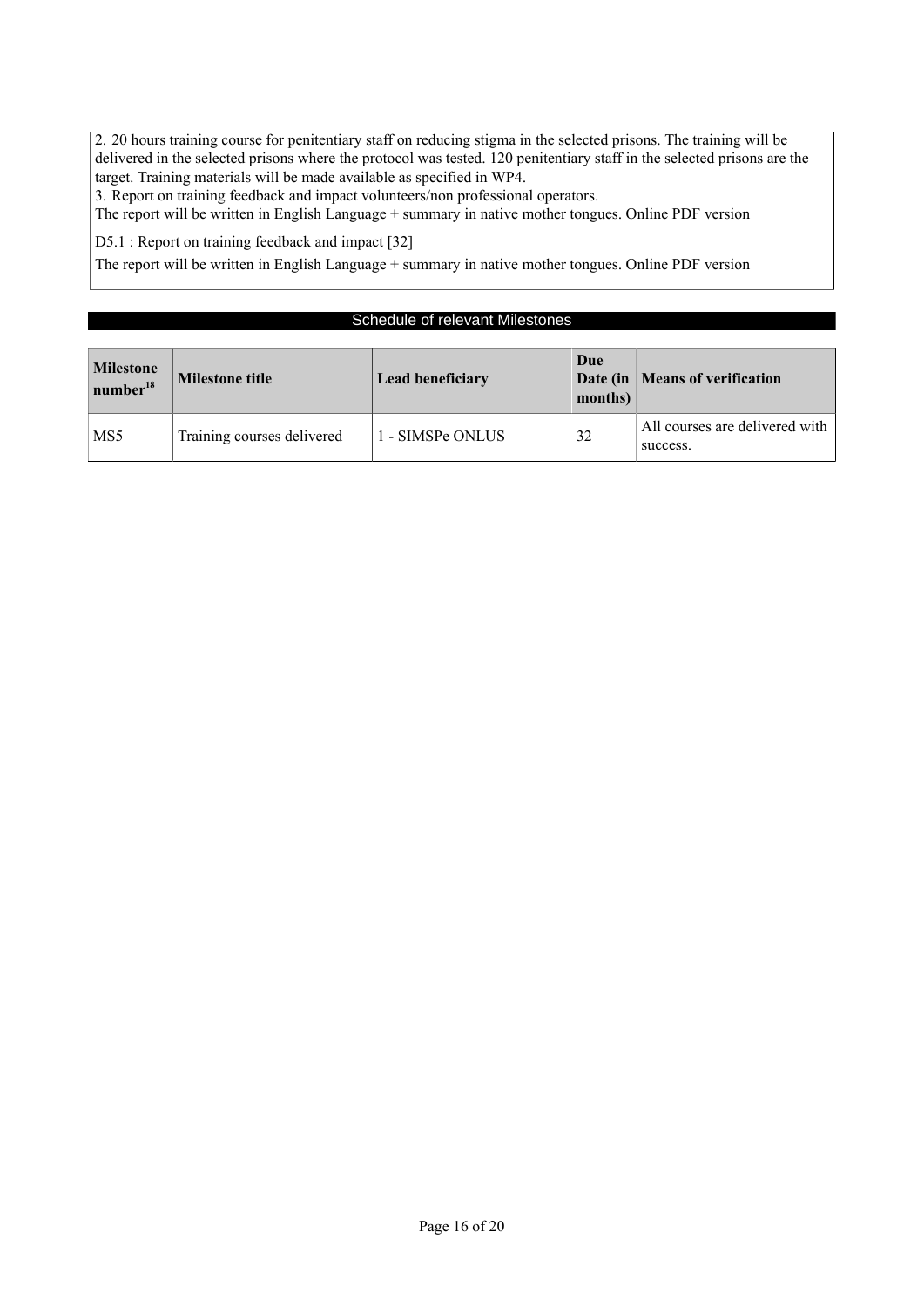## 1.3.4. WT4 List of milestones

| <b>Milestone</b><br>number <sup>18</sup> | <b>Milestone title</b>           | <b>WP</b><br>number <sup>9</sup> | <b>Lead beneficiary</b>                                            | <b>Due</b><br>Date (in<br>$\text{months}\right)^{17}$ | <b>Means of verification</b>                                                                                                                       |
|------------------------------------------|----------------------------------|----------------------------------|--------------------------------------------------------------------|-------------------------------------------------------|----------------------------------------------------------------------------------------------------------------------------------------------------|
| MS1                                      | Kick off meeting                 | WP <sub>1</sub>                  | 1 - SIMSPe ONLUS                                                   | 2                                                     | Kick off meeting of the<br>project, where all EU partners<br>meet.                                                                                 |
| MS <sub>2</sub>                          | Data collected                   | WP <sub>2</sub>                  | 5 - UNIVERSITA DEGLI<br><b>STUDI DI ROMA LA</b><br><b>SAPIENZA</b> | 7                                                     | All data on epidemiology,<br>perpetrator profiles and<br>treatment programs in partner<br>countries collected.                                     |
| MS3                                      | Protocol developed and<br>tested | WP3                              | 2 - MINISTERO DELLA<br><b>GIUSTIZIA</b>                            | 23                                                    | Final version of the protocol.<br>Protocol tested in all target<br>prisons.                                                                        |
| MS4                                      | Training courses<br>structured   | WP4                              | 4 - ZDRAVI GRAD                                                    | 26                                                    | During the development of<br>WP4, the milestone is to have<br>the final training courses<br>developed, before delivering<br>them to target groups. |
| MS <sub>5</sub>                          | Training courses<br>delivered    | WP <sub>5</sub>                  | 1 - SIMSPe ONLUS                                                   | 32                                                    | All courses are delivered with<br>success.                                                                                                         |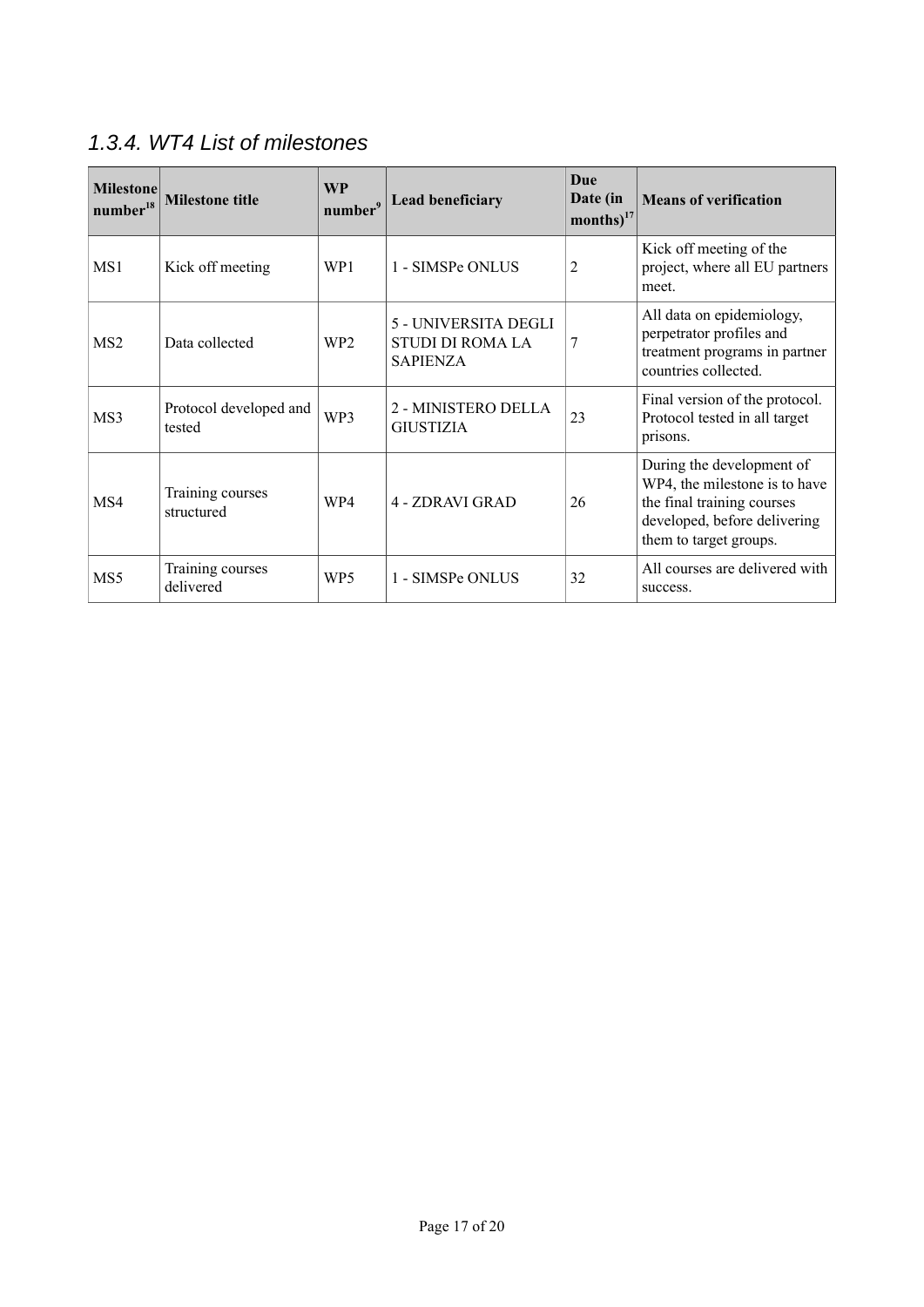| <b>Risk</b><br>number | <b>Description of risk</b>                                                                                                  | <b>WP Number</b> | Proposed risk-mitigation measures                                                                                                            |
|-----------------------|-----------------------------------------------------------------------------------------------------------------------------|------------------|----------------------------------------------------------------------------------------------------------------------------------------------|
| 1                     | Few participants in the final<br>conference                                                                                 | WP1              | to be avoided thanks to the wide dissemination<br>plan                                                                                       |
| $\overline{2}$        | Failure to find an agreement<br>among partners on specific<br>tasks, budget procedures etc                                  | WP1              | to be avoided thanks to a good cooperation during<br>the planning phase of the project.                                                      |
| 3                     | Difficulty in finding<br>data needed, lacking of<br>cooperation from the health<br>services and prisons to<br>deliver data. | WP <sub>2</sub>  | This risk will be avoided thanks to the partnership<br>with the Ministries of Justice, that will be actively<br>involved.                    |
| 4                     | Refusal from the target<br>group/beneficiary to accept<br>to be part of the protocol test.                                  | WP3              | For this, a strong dissemination activity has to be<br>done in the selected prisons, thanks to help of the<br>Ministries of Justice involved |
| 5                     | Different methodological<br>approach among partners                                                                         | WP4              | To be overcome thanks to a positive cooperation                                                                                              |
| 6                     | Refusal from the target<br>group/beneficiary to<br>participate in the trainings.                                            | WP5              | For this, a strong dissemination activity has to be<br>done in the selected prisons, thanks to help of the<br>Ministries of Justice involved |

## 1.3.5. WT5 Critical Implementation risks and mitigation actions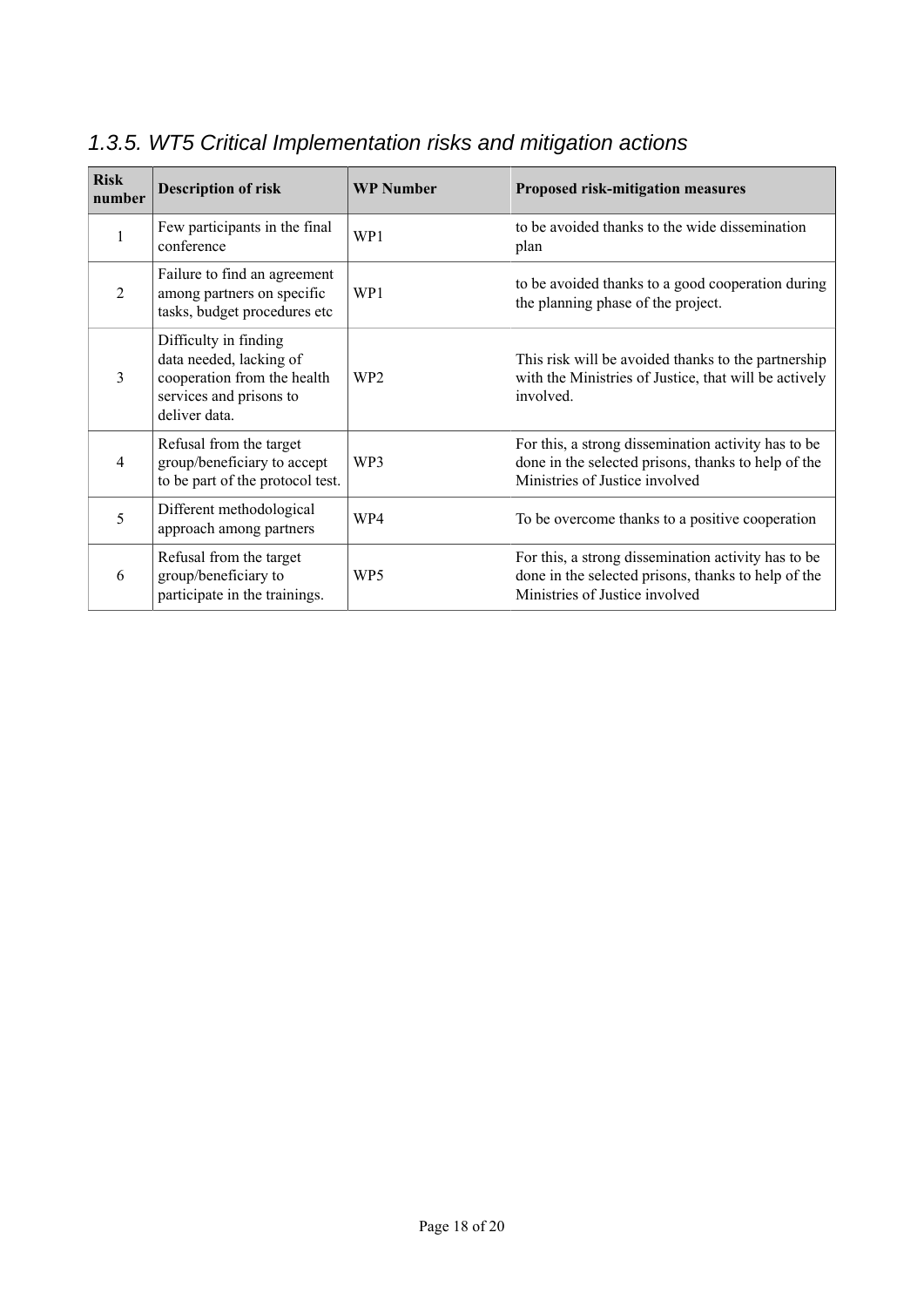## 1.3.6. WT6 Summary of project effort in person-months

|                                                   | WP1   | WP2   | WP3      | WP4            | WP5   | <b>Total Person/Months per Participant</b> |
|---------------------------------------------------|-------|-------|----------|----------------|-------|--------------------------------------------|
| 1 - SIMSPe ONLUS                                  | 9.17  | 4.58  | 3.27     | 1.64           | 2.29  | 20.95                                      |
| 2 - MINISTERO DELLA GIUSTIZIA                     | 2.62  | 0.82  | 1.97     | 0.98           | 3.93  | 10.32                                      |
| 3 - UMINHO                                        | 2.62  | 3.82  | 2.62     | $\overline{0}$ | 1.97  | 11.03                                      |
| 4 - ZDRAVI GRAD                                   | 2.62  | 3.82  | $\theta$ | 4.26           | 1.97  | 12.67                                      |
| 5 - UNIVERSITA DEGLI STUDI DI ROMA<br>LA SAPIENZA | 2.62  | 1.15  | 2.62     | $\theta$       | 1.15  | 7.54                                       |
| <b>Total Person/Months</b>                        | 19.65 | 14.19 | 10.48    | 6.88           | 11.31 | 62.51                                      |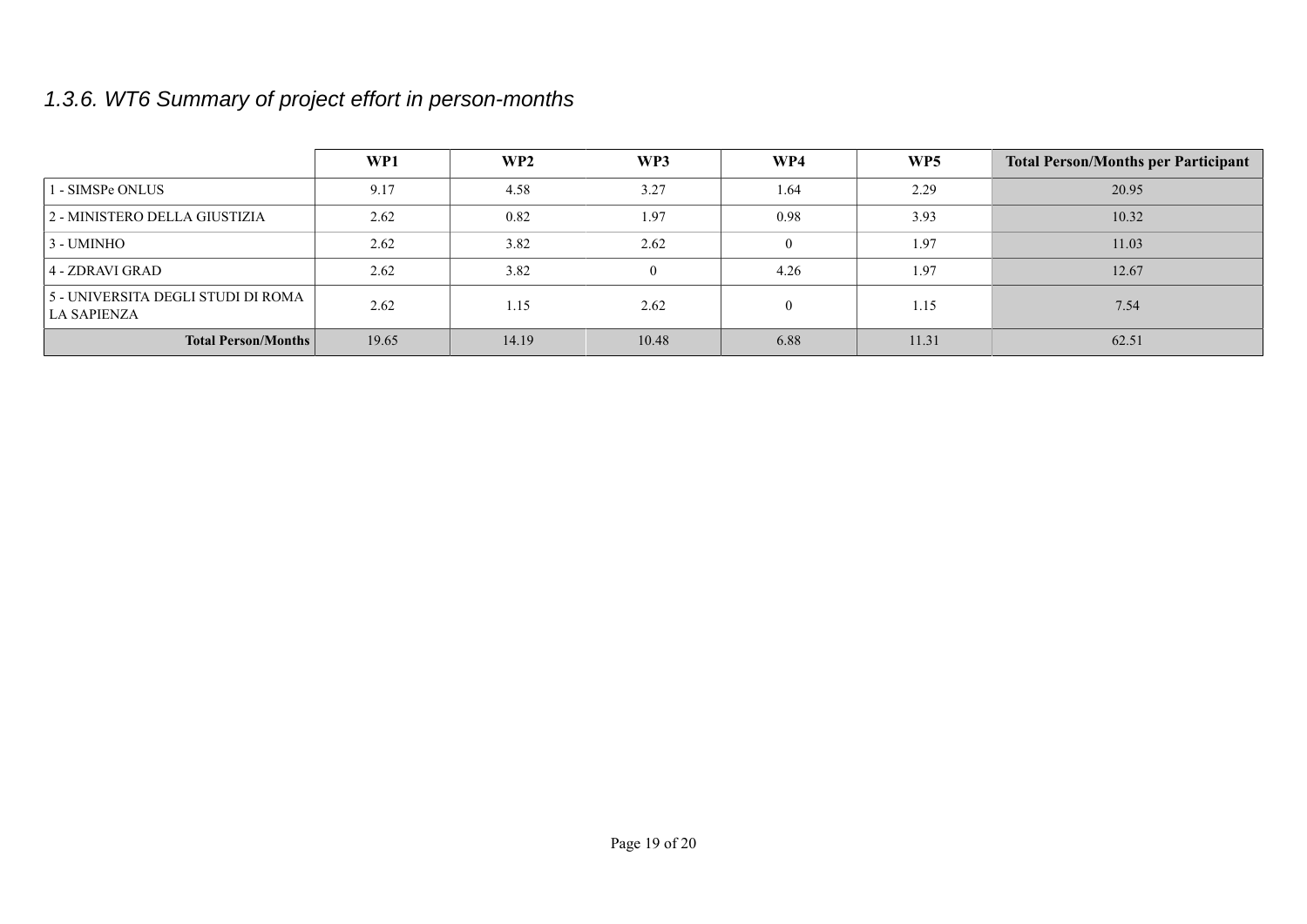| <b>Review</b><br>$\vert$ number $^{19}$ | timing | Tentative   Planned venue<br>of review | Comments, if any                                                                                                         |
|-----------------------------------------|--------|----------------------------------------|--------------------------------------------------------------------------------------------------------------------------|
| RV1                                     | 33     |                                        | In the framework of the assessment of the final<br>narrative and financial report an in-depth review may<br>be organised |

## 1.3.7. WT7 Tentative schedule of project reviews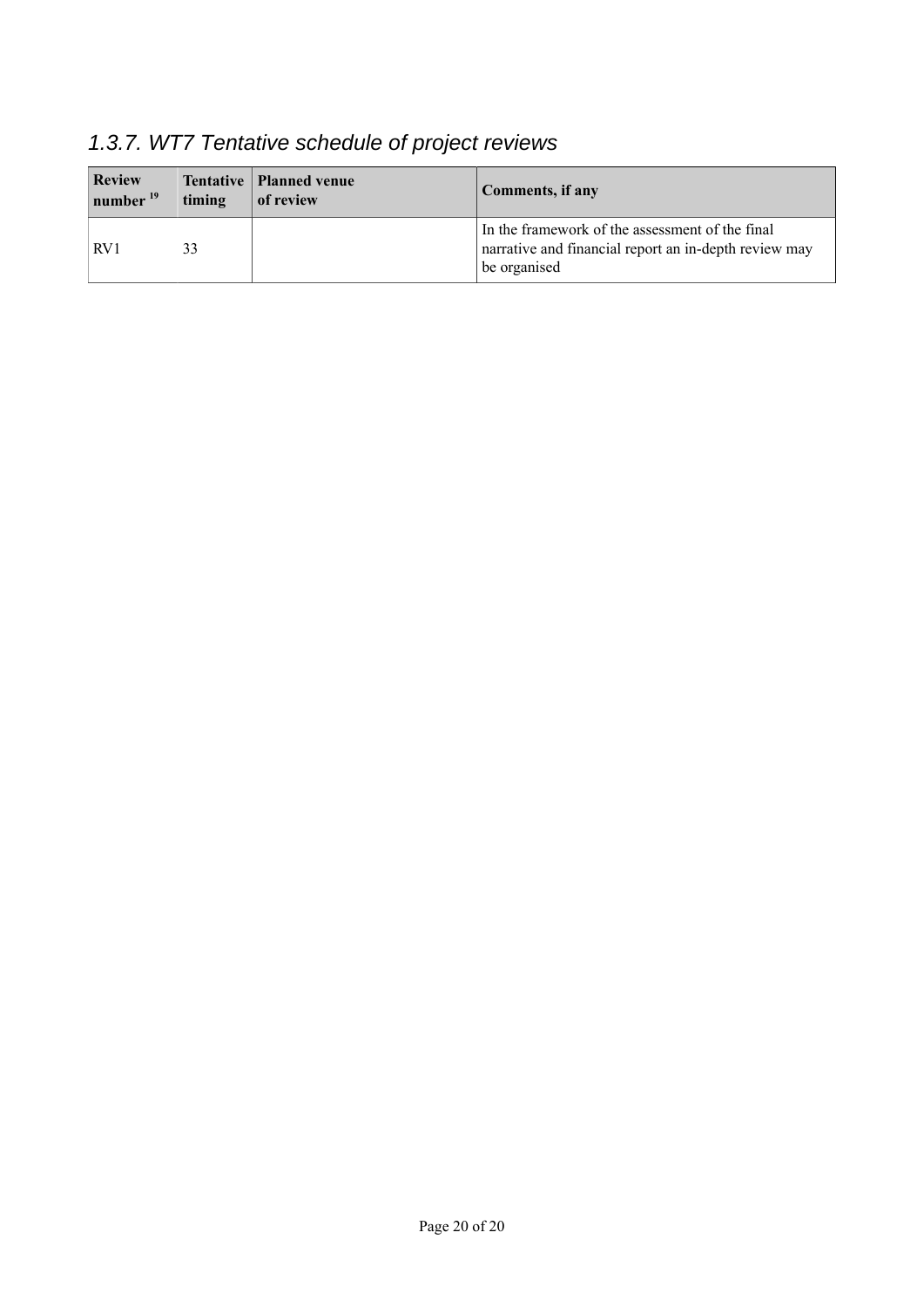#### <span id="page-20-0"></span>**1. Project number**

The project number has been assigned by the Commission as the unique identifier for your project. It cannot be changed. The project number **should appear on each page of the grant agreement preparation documents (part A and part B)** to prevent errors during its handling.

#### <span id="page-20-1"></span>**2. Project acronym**

Use the project acronym as given in the submitted proposal. It can generally not be changed. The same acronym **should appear on each page of the grant agreement preparation documents (part A and part B)** to prevent errors during its handling.

#### <span id="page-20-2"></span>**3. Project title**

Use the title (preferably no longer than 200 characters) as indicated in the submitted proposal. Minor corrections are possible if agreed during the preparation of the grant agreement.

#### <span id="page-20-3"></span>**4. Starting date**

Unless a specific (fixed) starting date is duly justified and agreed upon during the preparation of the Grant Agreement, the project will start on the first day of the month following the entry into force of the Grant Agreement (NB : entry into force = signature by the Commission). Please note that if a fixed starting date is used, you will be required to provide a written justification.

#### <span id="page-20-4"></span>**5. Duration**

Insert the duration of the project in full months.

#### <span id="page-20-5"></span>**6. Call (part) identifier**

The Call (part) identifier is the reference number given in the call or part of the call you were addressing, as indicated in the publication of the call in the Official Journal of the European Union. You have to use the identifier given by the Commission in the letter inviting to prepare the grant agreement.

#### <span id="page-20-6"></span>**7. Abstract**

#### <span id="page-20-7"></span>**8. Project Entry Month**

The month at which the participant joined the consortium, month 1 marking the start date of the project, and all other start dates being relative to this start date.

#### <span id="page-20-8"></span>**9. Work Package number**

Work package number: WP1, WP2, WP3, ..., WPn

#### <span id="page-20-9"></span>**10. Lead beneficiary**

This must be one of the beneficiaries in the grant (not a third party) - Number of the beneficiary leading the work in this work package

#### <span id="page-20-10"></span>**11. Person-months per work package**

The total number of person-months allocated to each work package.

#### <span id="page-20-11"></span>**12. Start month**

Relative start date for the work in the specific work packages, month 1 marking the start date of the project, and all other start dates being relative to this start date.

#### <span id="page-20-12"></span>**13. End month**

Relative end date, month 1 marking the start date of the project, and all end dates being relative to this start date.

#### <span id="page-20-13"></span>**14. Deliverable number**

Deliverable numbers: D1 - Dn

### <span id="page-20-14"></span>**15. Type**

Please indicate the type of the deliverable using one of the following codes:

R Document, report DEM Demonstrator, pilot, prototype DEC Websites, patent fillings, videos, etc. **OTHER** ETHICS Ethics requirement ORDP Open Research Data Pilot DATA data sets, microdata, etc.